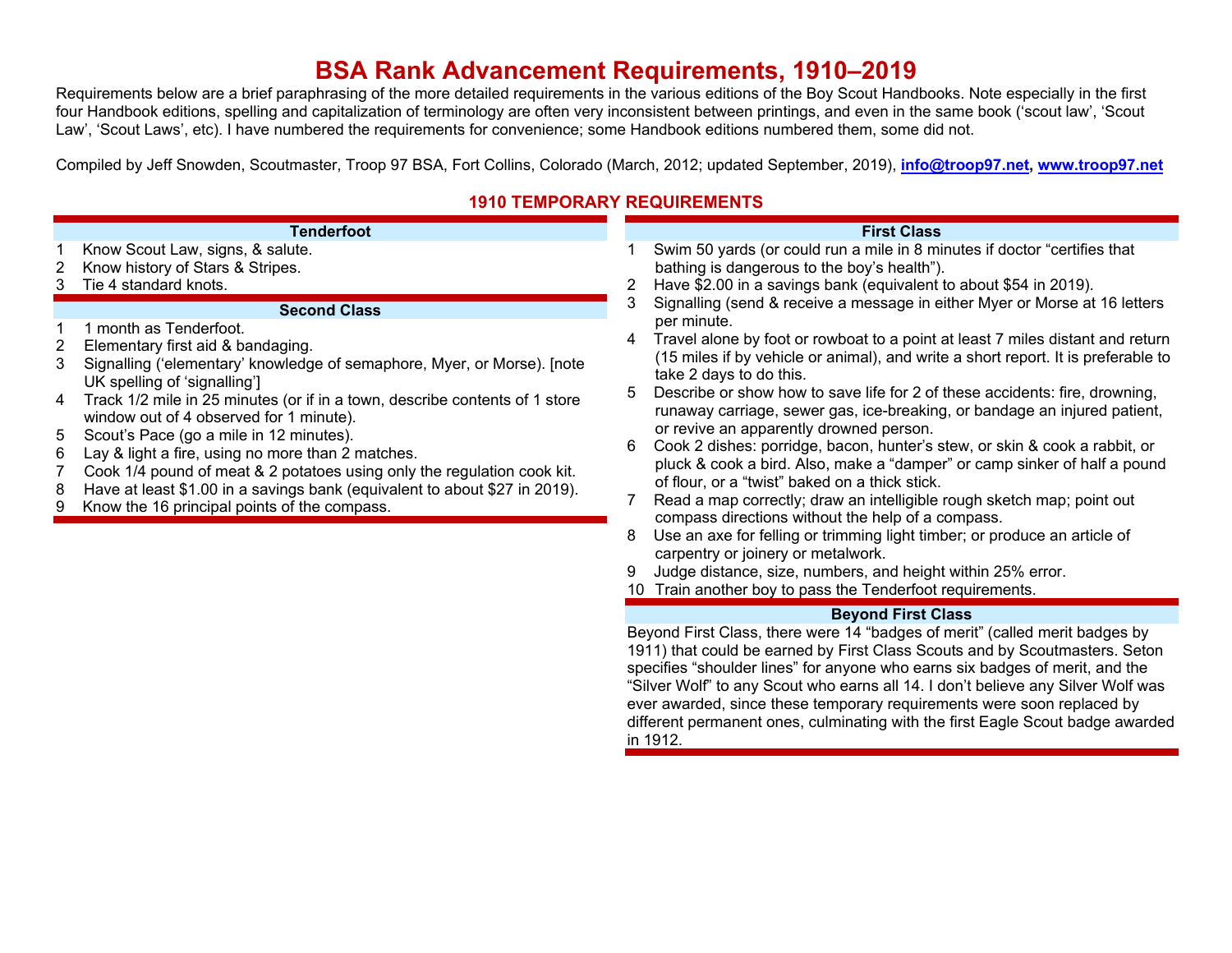### **Tenderfoot**

- 1 Know Scout Law, sign, salute, & significance of the badge. [no clear requirement to memorize the Scout Oath]
- 2 Flag composition, history, & respect.
- 3 Tie 4 of these knots: square, sheet-bend, bowline, fisherman's, sheepshank, halter, clove hitch, timber hitch, two half hitches.

### **Second Class**

- 1 1 month as Tenderfoot.
- 2 Elementary first aid & bandaging.
- 3 Elementary signaling (know semaphore, American Morse, or Myer).
- 4 Track 1/2 mile in 25 minutes (or if in a town, describe contents of 1 store window out of 4 observed for 1 minute).
- 5 Scout's Pace (go a mile in 12 minutes).
- 6 Proper use of knife & hatchet.
- 7 Build a fire in the open, using no more than 2 matches.
- 8 Cook 1/4 pound of meat & 2 potatoes in the open without ordinary kitchen cooking utensils.
- 9 Earn & deposit \$1 in a public bank.
- 10 Know the 16 principal points of the compass.

### **First Class**

- 1 Swim 50 yards. 2 Earn & deposit \$2 in a public bank.
- 3 Send & receive a message by semaphore, American Morse, or Myer at 16 letters per minute.
- 4 Make a round trip alone or with another Scout by foot or rowboat to a point at least 7 miles away, and write a satisfactory account of the trip & things observed.
- 5 Advanced first aid (panic prevention, various accidents, runaway horse, mad dog, snake bite, dislocations, unconsciousness, poisoning, fainting, apoplexy, sun stroke, heat exhaustion, freezing, sunburn, ivy poisoning, bites/stings, nosebleed, earache, toothache, object in eye, stomach ache or cramp, chills; demonstrate artificial respiration [Schaefer prone-pressure method]).
- 6 Prepare & cook in the open two of the following, without regular kitchen utensils: eggs, bacon, hunter's stew, fish, fowl, game, pancakes, hoe-cake, biscuit, hardtack, or twist on a stick. Explain to another Scout the methods followed.
- 7 Read a map correctly; draw an intelligible rough sketch map; point out a compass direction without the help of a compass.
- 8 Use an axe for felling or trimming light timber; or produce an article of carpentry or cabinet-making or metalwork. Explain the method followed.
- 9 Judge distance, size, number, height, and weight within 25%.
- 10 Describe 10 plant species or 6 wild bird species or 6 wild animal species. Find the North Star; name & describe 3 constellations.
- 11 Show evidence of living by the Scout Oath and Law.
- 12 Enlist a boy trained by himself as a Tenderfoot.

### **Life (changed to Star in 1924)**

[optional until 1936]

 Earn First Class plus these 5 merit badges: first aid, athletics, life-saving, personal health, public health.

### **Star (changed to Life in 1924)**

[optional until 1936]

Earn First Class, the 5 badges for Life, plus any 5 more.

### **Eagle**

- Earn First Class.
- 2 Earn any 21 merit badges.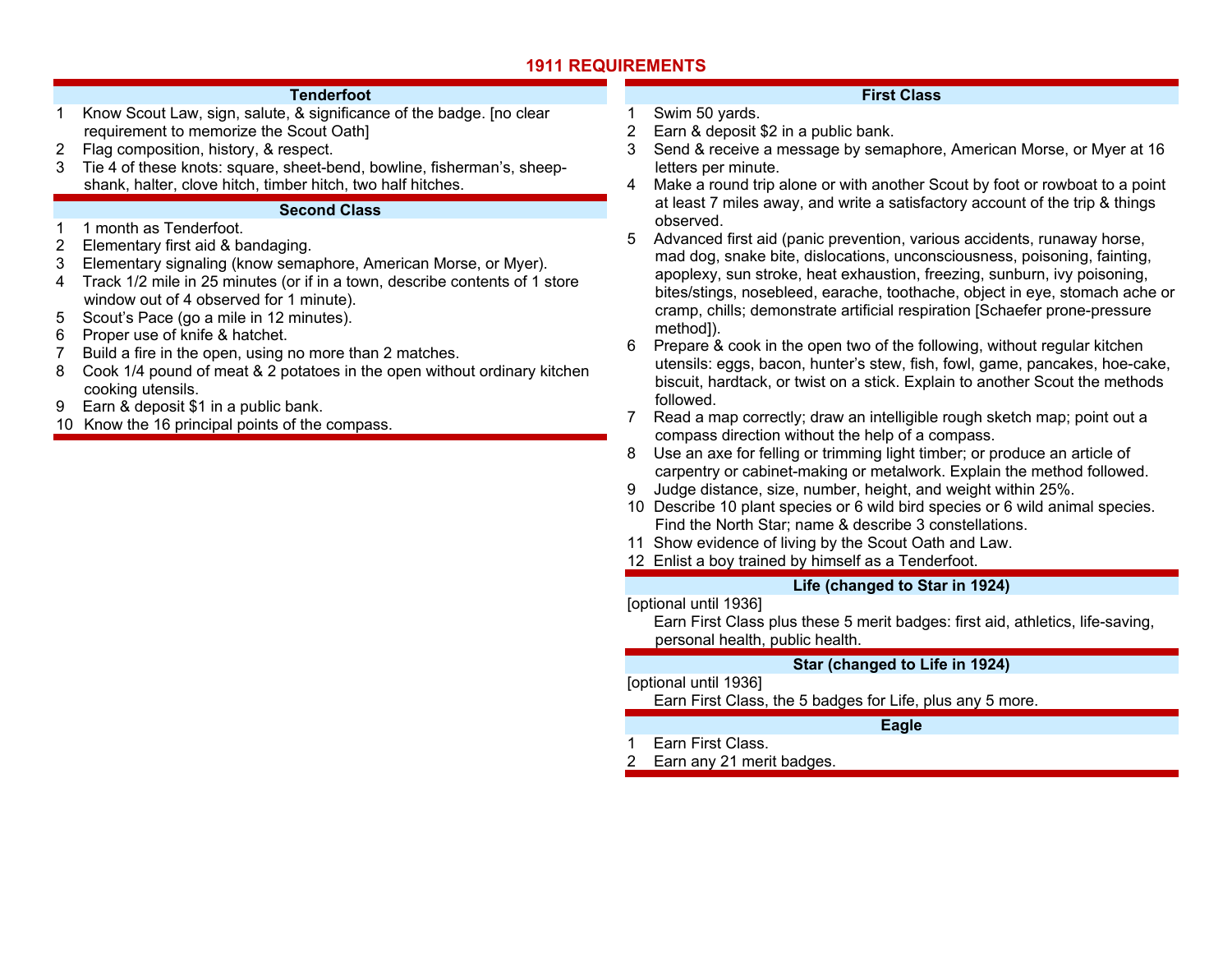| Tenderfoot                                                              | Life (changed to Star in 1924)                                                                                                                                                                                   |
|-------------------------------------------------------------------------|------------------------------------------------------------------------------------------------------------------------------------------------------------------------------------------------------------------|
| Only change: Requirement now states to repeat Oath and Law in full.     | [optional until 1936]                                                                                                                                                                                            |
| <b>Second Class</b><br>Only change:                                     | Earn First Class plus these 5 merit badges: first aid, physical development,<br>personal health, public health, and life saving or pioneering.                                                                   |
| Req. #3-Dropped American Morse & Myer codes; added International Morse. | Star (changed to Life in 1924)                                                                                                                                                                                   |
| <b>First Class</b><br>Only change:                                      | [optional until 1936]<br>No change.                                                                                                                                                                              |
| Req. #3-Dropped American Morse & Myer codes; added International Morse. | Eagle                                                                                                                                                                                                            |
|                                                                         | Earn First Class plus 21 merit badges, including these 11: first aid, physical<br>development, life saving, personal health, public health, cooking, camping,<br>bird study, pathfinding, pioneering, athletics. |

## **1917 REQUIREMENTS**

#### **Tenderfoot** Repeat the Oath and Law in full. 1 Know Scout Law, motto, sign, salute, & significance of the badge. 2 Flag composition, history, & respect. 3 Tie the following knots: square, sheet-bend, bowline, fisherman's, sheepshank, halter, clove hitch, timber hitch, two half hitches. **Second Class** Only change: Req. #8—Cook 1/4 pound of meat & 2 potatoes in the open without any cooking utensils. **First Class** Only changes: Be Second Class for 60 days. Req. #3—Send & receive a message by semaphore (30 letters/minute) or by **Life (changed to Star in 1924)**  [optional until 1936] Earn First Class plus these 5 merit badges: first aid, physical development or athletics, personal health, public health, and life saving or pioneering. **Star (changed to Life in 1924)**  [optional until 1936] No change. **Eagle**  Earn First Class plus 21 merit badges, including these 11: first aid, life saving, personal health, public health, cooking, camping, civics, bird study, pathfinding, pioneering, athletics or physical development.

**1922 REQUIREMENTS Tenderfoot**Only change: Req. #3—Substituted slip knot for halter knot. **Second Class** No change. **First Class** No change. **Life (changed to Star in 1924)**  [optional until 1936] No change. **Star (changed to Life in 1924)**  [optional until 1936] No change. **Eagle**  No change.

International Morse (16 letters/minute).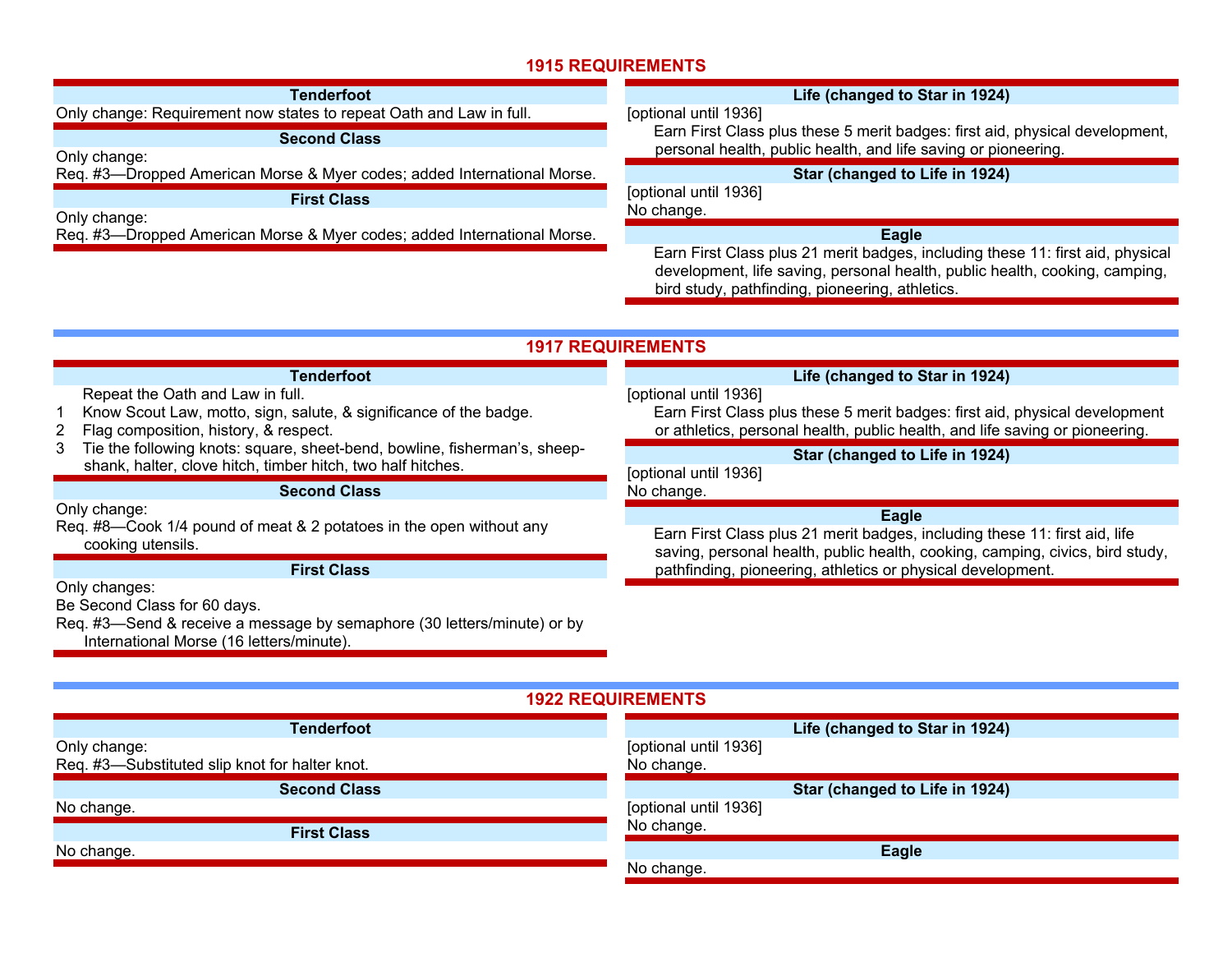### **Tenderfoot**

- 1 Know Scout Oath & Law, Motto, Sign, Salute, & significance of the badge. 2 Flag composition, history, & respect.
- 3 Tie the square knot & any 8 of the following: sheet-bend, bowline, fisherman's, sheep-shank, slip, clove hitch, timber hitch, two half hitches, carrick bend, miller's knot, rope halters, pipe hitch, stevedore, barrel hitch, girth hitch, binder twine bend, lariat loop, hitching tie.

### **Second Class**

### 1 1 month as Tenderfoot.

- 2 Elementary first aid & bandaging.
- 3 Elementary signaling (know semaphore, International Morse, or the elementary signs of the Indian Sign Language Code).
- 4 Track 1/2 mile in 25 minutes (or if in a town, describe contents of 1 store window out of 4 observed for 1 minute).
- 5 Scout's Pace (go a mile in 12 minutes); or lay out, measure by the stride method and stake a 4-acre tract of land.
- 6 Proper use of knife & hatchet.
- 7 Build a fire in the open, using no more than 2 matches. Care for, and put it out.
- 8 Cook 1/4 pound of meat & 2 potatoes in the open without any cooking utensils.
- 9 Earn & deposit \$1 in a public bank, or earn, own and raise some farm animal.
- 10 Know the 16 principal points of the compass.
- 11 Demonstrate practice of 5 rules of safety.
- 12 Show evidence of living by the Scout Oath and Law.

## **First Class**

- 1 Be Second Class for 2 months.
- 2 Swim 50 yards.
- 3 Earn & deposit \$2 in a public bank, or plant, raise and market a farm crop.
- 4 Send & receive a message by semaphore (30 letters/minute) or by International Morse (16 letters/minute) or by Indian Sign Language code (30 signs/minute).
- 5 Make a round trip alone or with another Scout by foot or rowboat to a point at least 7 miles away, and write a satisfactory account of the trip & things observed.
- 6 Advanced first aid (similar to before, except removed panic prevention & runaway horse).
- 7 Prepare & cook in the open two of the following, without regular kitchen utensils: eggs, bacon, hunter's stew, fish, fowl, game, pancakes, hoe-cake, biscuit, hardtack, or twist on a stick, and give an exact statement of the cost. Explain to another Scout the methods followed.
- 8 Read a map correctly; draw an intelligible rough sketch map; point out a compass direction without the help of a compass.
- 9 Use an axe for felling or trimming light timber; or produce an article of carpentry or cabinet-making or metalwork; or demonstrate repair of a decaying or damaged tree. Explain the method followed.
- 10 Judge distance, size, number, height, and weight within 25%.
- 11 Describe 10 plant species or 6 wild bird species or 6 wild animal species. Find the North Star; name & describe 3 constellations.
- 12 Show evidence of living by the Scout Oath and Law.

## **Star**

## [optional until 1936]

- 1 First Class for 3 months.
- 2 Earn any 5 merit badges.

### **Life**

[optional until 1936]

- 1 First Class for 6 months.
- 2 Earn 10 merit badges, including: First Aid, Physical Development or Athletics, Personal Health, Public Health, Life Saving or Pioneering.

## **Eagle**

- 1 First Class for 1 year.
- 2 Earn 21 merit badges, including these 11: first aid, life saving, personal health, public health, cooking, camping, civics, bird study, pathfinding, pioneering, athletics or physical development. [no change]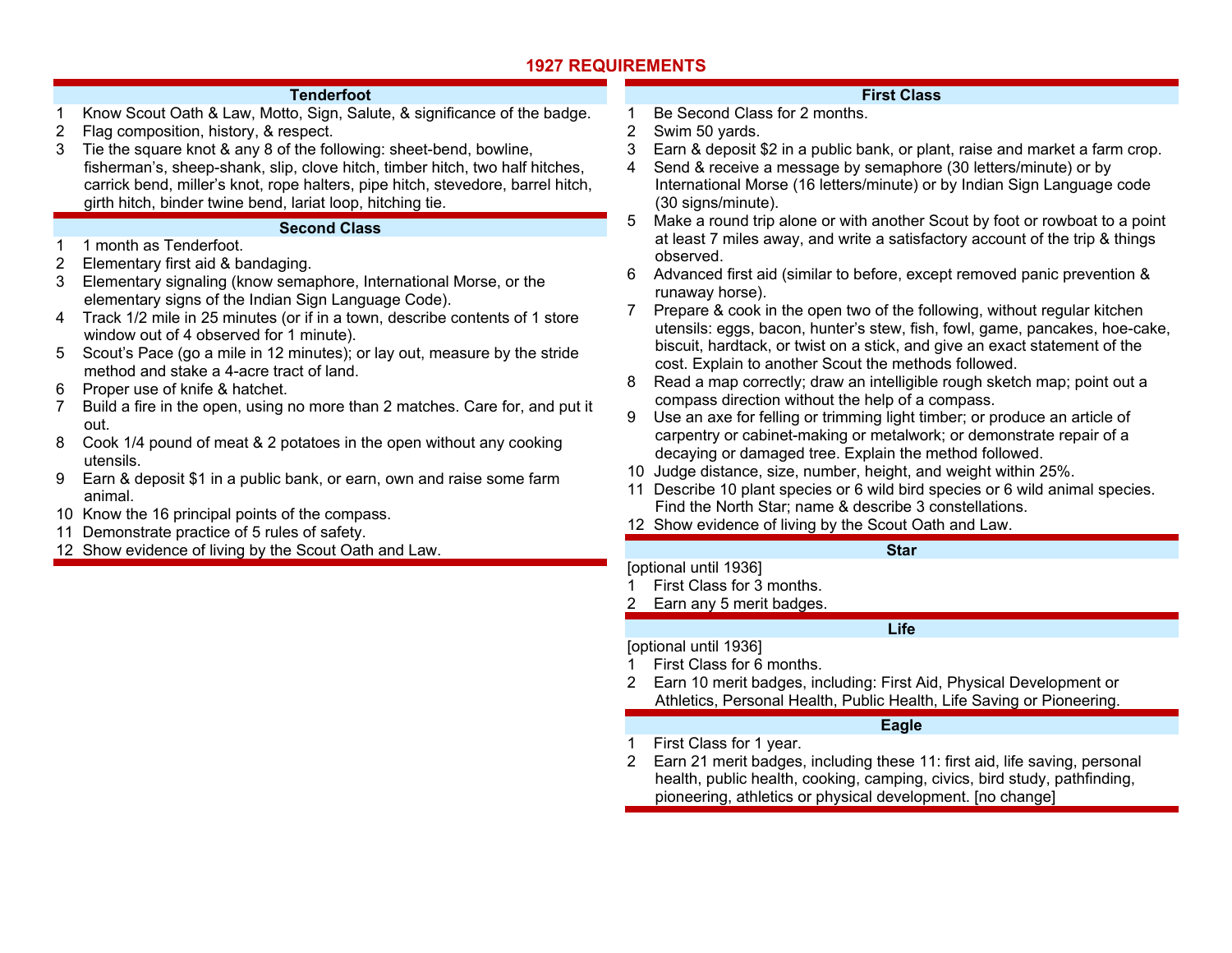| Tenderfoot                                                                                                                                                                                                                                       | <b>Star</b>                                                                                                                                                                                                                                                               |
|--------------------------------------------------------------------------------------------------------------------------------------------------------------------------------------------------------------------------------------------------|---------------------------------------------------------------------------------------------------------------------------------------------------------------------------------------------------------------------------------------------------------------------------|
| No change.                                                                                                                                                                                                                                       | No change except that Star is now mandatory for advancement to Eagle.                                                                                                                                                                                                     |
| <b>Second Class</b><br>Only changes:                                                                                                                                                                                                             | First Class for 3 months.<br>Earn any 5 merit badges.                                                                                                                                                                                                                     |
| Req. #3—Added option to learn Manual Alphabet for the Deaf, with one hand or<br>two hands.<br>Req. #9—Added option to earn and contribute \$1 or equivalent to the family<br>budget or to welfare work in the community.                         | <b>Life</b><br>Star for 3 months.<br>Earn 10 merit badges, including: First Aid, Physical Development or<br>Athletics, Personal Health, Public Health, Life Saving or Pioneering or                                                                                       |
| <b>First Class</b>                                                                                                                                                                                                                               | Safety. [added optional Safety]                                                                                                                                                                                                                                           |
| Only changes:<br>Req. #1-Added requirement to recognize leadership & service badges &                                                                                                                                                            | Eagle<br>Life for 6 months.                                                                                                                                                                                                                                               |
| insignia.<br>Req. #3—Added option to earn and contribute \$2 or equivalent to the family<br>budget or to welfare work in the community<br>Req. #4—Added option to send/receive message with Manual Alphabet for the<br>Deaf (30 letters/minute). | Earn 21 merit badges, including: First Aid, Life Saving, Personal Health,<br>Public Health, Cooking, Camping, Civics, Bird Study, Pathfinding, Safety,<br>Pioneering, Athletics or Physical Development [added Safety; plus<br>Swimming is now required for Life Saving]. |

| <b>Tenderfoot</b>                                                                                                                                                   | <b>Star</b>  |
|---------------------------------------------------------------------------------------------------------------------------------------------------------------------|--------------|
| No change.                                                                                                                                                          | No change.   |
| <b>Second Class</b>                                                                                                                                                 | Life         |
| Only changes:                                                                                                                                                       | No change.   |
| Req. #3-Removed Indian Sign Language.<br>Req. #10-Follow a compass course with 3 changes in direction, using the<br>degree system, and explain how a compass works. | <b>Eagle</b> |
|                                                                                                                                                                     | No change.   |
|                                                                                                                                                                     |              |
| <b>First Class</b>                                                                                                                                                  |              |
| Only changes:                                                                                                                                                       |              |

Req. #7—Added requirement to specify the number of persons intended to serve.

Added new Req. #13—Enlist & train a boy as a Tenderfoot or as a Bobcat.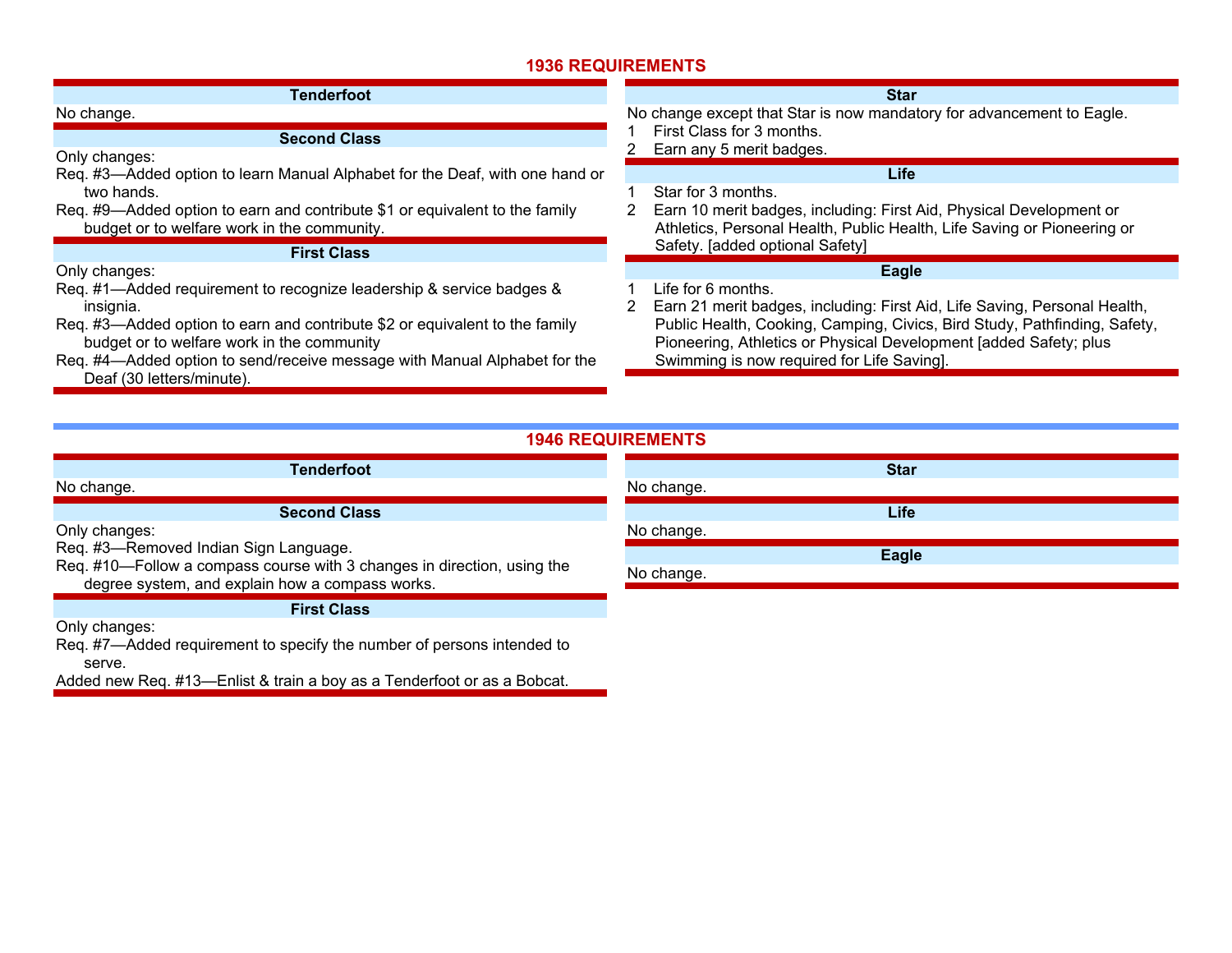#### **Tenderfoot**

- 1 Know Scout Oath, Law, Motto, Slogan.
- 2 Describe Scout Badge; when to wear the uniform.
- 3 Give Scout Sign, Salute, & Handclasp.
- 4 Give your patrol name & yell; describe troop leaders & their jobs; explain what to do to earn Second Class & First Class.
- 5 Explain how to contact doctor, hospital, police/sheriff; how to report a fire.
- 6 Describe US flag & flag history, when to fly it, how to hoist, lower, display, fold, salute it.
- 7 Simple first aid, including tying a bandage with a square knot.
- 8 Basic fire-building safety. Describe harm to live tree from hacking with an axe or other sharp tool.
- 9 Whip a rope. Tie sheet bend, clove hitch, two half hitches, bowline.

### **Second Class**

- 1 Explain how you live up to Scout Oath, Law, Motto, Slogan.
- 2 Be active in patrol & troop.
- 3 Be helpful at home, school, church, & community.
- 4 Take care of your things.
- 5 Maintain a personal savings plan.
- 6 Prepare for a hike. Show safe hiking practices. Demonstrate 6 Scout Silent Signals; how to purify drinking water; how to make 1-man latrine. Identify poisonous plants. Demonstrate basic first aid.
- 7 Show how to use a compass. Follow a compass course with 3 changes in direction, including being able to measure distances by the length of your step. OR lay out in this manner and stake a 4-acre tract of land. Orient and follow a map.
- 8 Sharpen a knife & axe. Prepare kindling and build a fire with not more than 2 matches. Cook a meal on that fire from raw meat (or fish or poultry) and at least one raw vegetable.
- 9 Do either tracking for 1/4 mile OR trailing for 1/2 mile OR stalking for 1/2 mile. ['Trailing' means following trail signs.] Find & identify evidence of 6 different kinds of wild mammals, birds, reptiles, or fish.
- 10 After doing all of the above, take a 5-mile hike, using a map or map sketch.

### **First Class**

- 1 Explain how you live up to Scout Oath, Law, Motto, Slogan.
- 2 Be active in patrol & troop.
- 3 Be helpful at home, school, church, & community.
- 4 Take care of your things.
- 5 Maintain a personal savings plan.
- 6 Present yourself for inspection for an overnight camp. Explain proper methods to care for food, drinking water, fire protection, & waste disposal. Demonstrate first aid.
- 7 Lay out a true north-south line using the sun and the North Star, and a magnetic north-south line using a compass. Determine a height you cannot reach and a width you cannot walk. Make a map sketch of your camp location & directions how to find it from at least 2 miles away.
- 8 Sharpen an axe & use it to cut tent pegs from light wood. Set up a tent. Use a taut-line hitch, and make a camp gadget with lashings. Identify 10 trees or shrubs.
- 9 Prepare a complete breakfast & complete dinner from raw ingredients for yourself and a companion. Identify 4 edible wild plants.
- 10 Swim 50 yards.
- 11 Send & receive a message of 20 words over a distance of 100 yards using the Morse Code.
- 12 After doing all of the above, camp overnight with your patrol, sleeping in a tent or improvised shelter, and cooking at least 1 hot meal.

|            | <b>Star</b>  |  |
|------------|--------------|--|
| No change. |              |  |
|            | Life         |  |
| No change. |              |  |
|            | <b>Eagle</b> |  |
| No change. |              |  |
|            |              |  |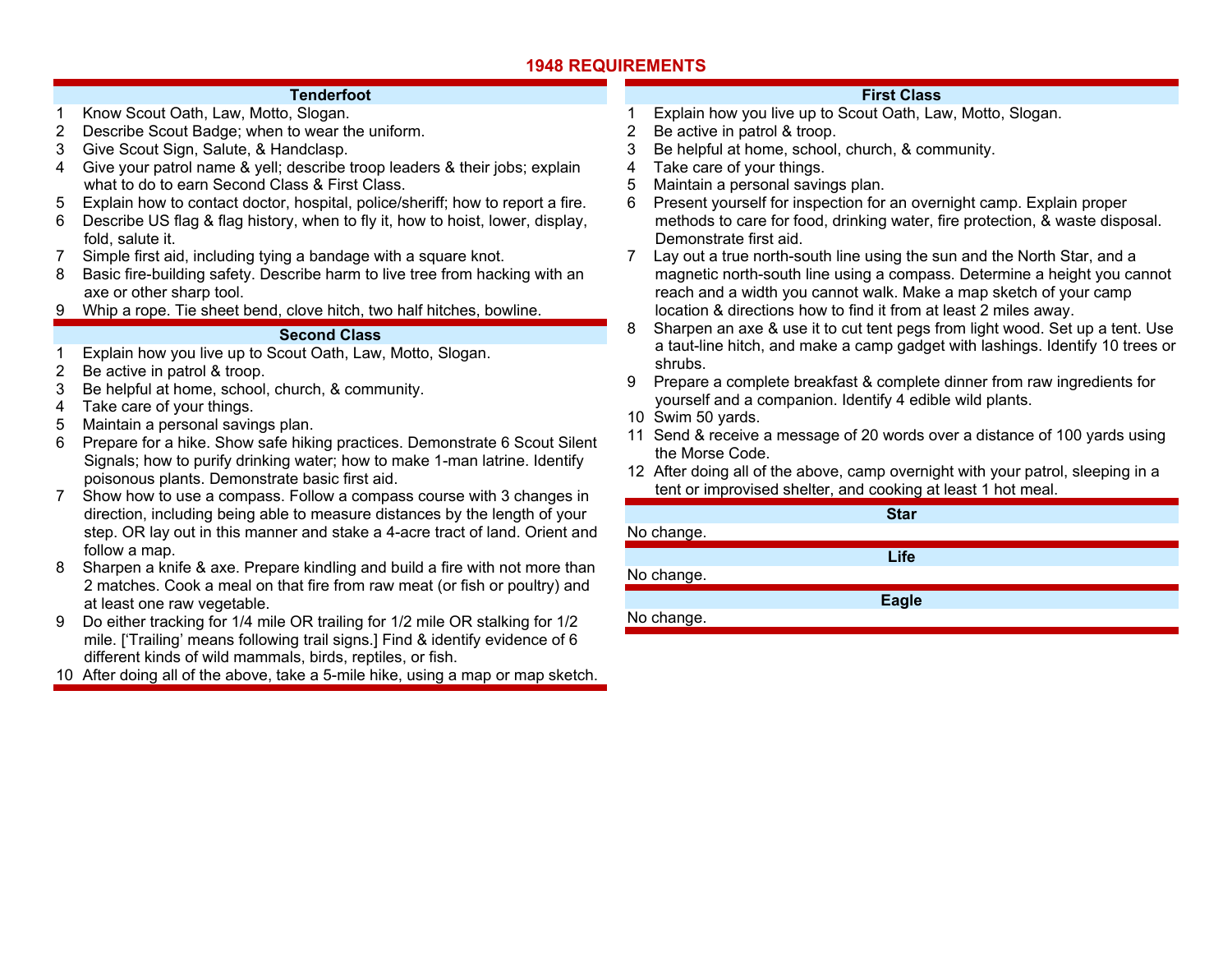### **Tenderfoot**

Minor rearranging & slight adjustments (1959):

- 1 Give your patrol name & yell; describe troop leaders & their jobs.
- 2 Explain what to do to earn Second Class & First Class. Describe Scout Badge & explain its meaning.
- 3 Describe Scout uniform & when to wear it.
- 4 Give Scout Sign, Salute, & Handclasp.
- 5 Tell why natural resources are important. Describe harm to live tree from hacking with an axe or tearing off its bark. Basic fire-building safety.
- 6 Whip a rope. Tie sheet bend, clove hitch, two half hitches, bowline.
- 7 Explain how to contact doctor, hospital, police/sheriff; how to report a fire. How to care for cut or scratch, and tie a bandage with a square knot.
- 8 Describe US flag & flag history, when to fly it, how to hoist, lower, display, fold, salute it. Recite the pledge of allegiance.
- 9 Know Scout Oath, Law, Motto, Slogan.

### **Second Class**

Minor adiustments (1959):

- 1 Be active in patrol & troop.
- 2 Take part in service projects.
- 3 Present yourself dressed & equipped for a 5-mile hike. Show foot care. Tell safety precautions. Show 6 silent Scout signals. Identify poisonous plants. Show how to purify water for drinking; how to make 1-man latrine. Tell what to do if lost.
- 4 Read 10 map symbols. Orient a map in the field. Follow a route on the map. Explain how a compass works; set & read a bearing in the field. Follow a course with 3 compass degree bearings, including being able to measure distances by the length of your step.
- 5 Find & identify evidence of 6 different kinds of wild mammals, birds, reptiles, or fish. Explain how plant life & wildlife live together.
- 6 Do either tracking for 1/4 mile OR trailing for 1/2 mile OR stalking for 1/2 mile.
- 7 Sharpen a knife & axe. Prepare kindling and build a fire with not more than 2 matches. Cook a meal on that fire from raw meat (or fish or poultry) and at least one raw vegetable.
- 8 Demonstrate basic first aid.
- 9 After doing all of the above, take a 5-mile hike, using a map or map sketch.
- 10 Explain how you live up to Scout Oath, Law, Motto, Slogan. Be helpful at home, school, church, & community. Take care of your things. Respect others' property and practice conservation.

## **First Class**

- Minor adjustments (1959): 1 Be active in patrol & troop.
- 2 Take part in service projects.
- 3 Present yourself dressed & equipped for an overnight camp.
- 4 Select a campsite. Lay out a true north-south line using the sun and the North Star, and a magnetic north-south line using a compass. Determine a height you cannot reach and a width you cannot walk. Make a map sketch of your camp location & directions how to find it from at least 2 miles away.
- 5 Sharpen an axe & use it to cut tent pegs from light wood. Set up a tent. Use a taut-line hitch, and make a camp gadget with lashings. Identify 10 trees or shrubs. Explain proper methods to care for food, drinking water, fire protection, & waste disposal. Find 10 kinds of wild trees or shrubs.
- 6 Prepare a complete breakfast & complete dinner from raw ingredients for yourself and a companion. Identify 4 edible wild plants.
- 7 Swim 50 yards.
- 8 Send & receive a message of 20 words over a distance of 100 yards using the Morse Code.
- 9 Demonstrate first aid.
- 10 After doing all of the above, camp overnight with your patrol, sleeping in a tent or improvised shelter, and cooking at least 1 hot meal.
- 11 Explain how you live up to Scout Oath, Law, Motto, Slogan. Be helpful at home, school, church, & community. Take care of your things. Respect others' property and practice conservation.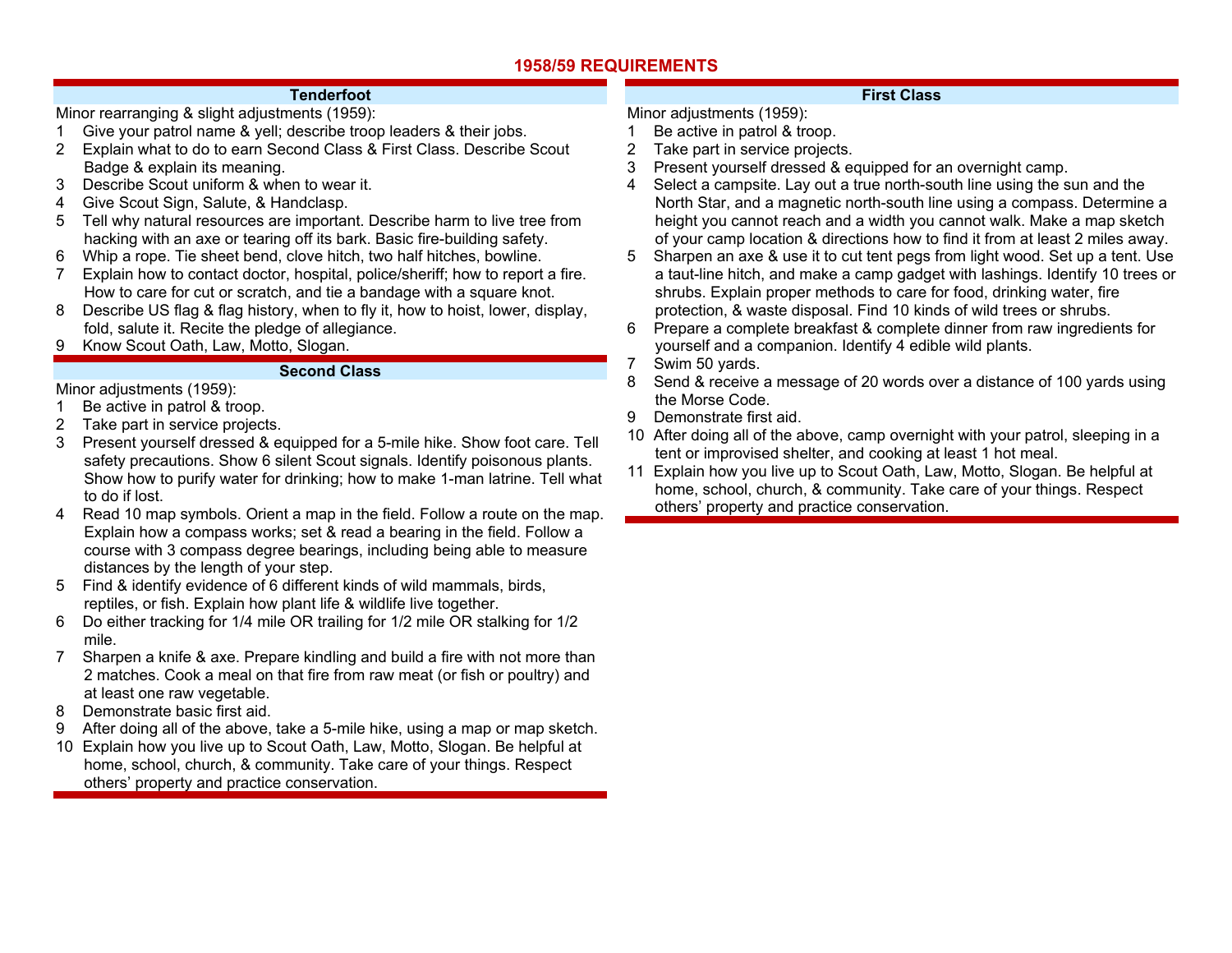#### **Star**

- (1958)
- 1 Explain how you live up to Scout Oath, Law, Motto, Slogan.
- 2 Be active in patrol & troop for 3 months since First Class. Be helpful at home, school, church, & community. Take care of your things. Understand conservation, and take part in a conservation project.
- 3 Earn 1 merit badge from the CITIZENSHIP or PUBLIC SERVICE groups.
- 4 Earn 1 merit badge from any of these groups: CAMPCRAFT, AQUATICS, OUTDOOR SPORTS, CONSERVATION, or Nature merit badge.
- 5 Earn any 3 additional merit badges (total of 5 merit badges, including two 'required' badges).

### **Life**

### (1958)

- 1 Explain how you live up to Scout Oath, Law, Motto, Slogan.
- 2 Be active in patrol & troop for 3 months since Star. Be helpful at home, school, church, & community. Take care of your things. Understand conservation, and take part in a conservation project.
- 3 Earn First Aid merit badge plus 2 badges from the CITIZENSHIP group.
- 4 Earn the following merit badges: 1 from CAMPCRAFT; 1 from OUTDOOR SPORTS or AQUATICS; Nature or 1 from CONSERVATION; 1 from PERSONAL DEVELOPMENT; 1 from any of these groups: ANIMAL HUSBANDRY, PLANT CULTIVATION, COMMUNICATION, TRANSPORTATION, BUILDING.
- 5 Earn any 2 additional merit badges (total of 10 merit badges, including 8 'required' badges).

#### **Eagle**

### (1958):

- 1 Explain how you live up to Scout Oath, Law, Motto, Slogan.
- 2 Be active in patrol & troop for 5 months since Life. Work actively as a leader in your troop. Be helpful at home, school, church, & community. Take care of your things.
- 3 Earn 1 merit badge from the CONSERVATION group.
- 4 Earn 3 merit badges from the CITIZENSHIP group.
- 5 Earn 1 merit badge from the OUTDOOR SPORTS group.
- 6 Earn 1 merit badge from any of the following groups: ANIMAL HUSBANDRY, PLANT CULTIVATION, COMMUNICATION, TRANSPORTATION, BUILDING.
- 7 Earn the following merit badges: Camping, Cooking, Swimming, Lifesaving, Nature, Personal Fitness, Public Health, Safety, Firemanship, First Aid.
- 8 Earn any 5 additional merit badges (total of 21 merit badges, including 16 'required' badges).
- **NOTE on merit badge groups**—All merit badges were assigned to one of 15 groups.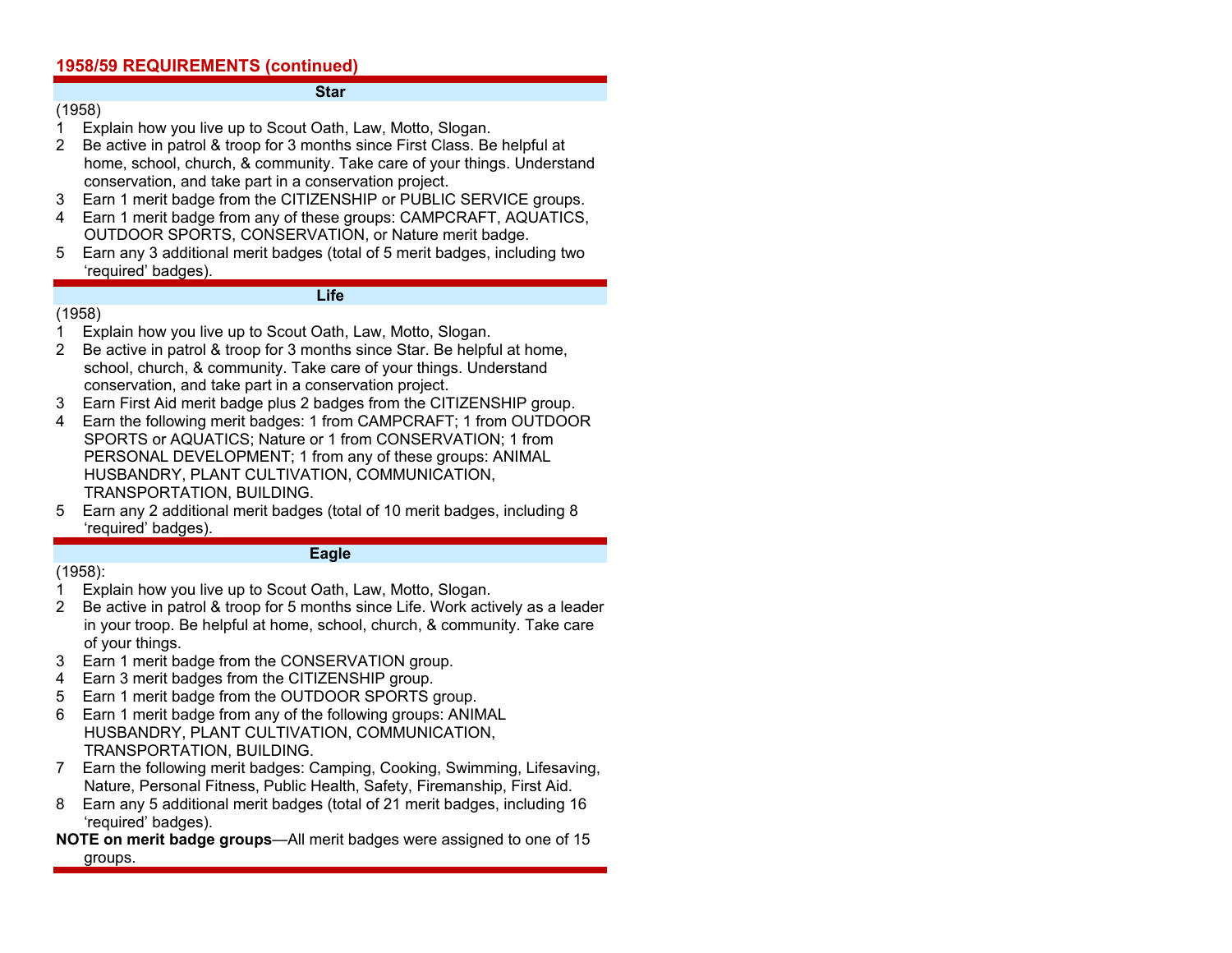## **1965/70 REQUIREMENTS**

### **Tenderfoot**

- Very minor rearranging & slight adjustments (1965):
- 1 Know Scout Oath, Law, Motto, Slogan.
- 2 Give Scout sign, salute, & handclasp.
- 3 Describe Scout uniform & when to wear it.
- 4 Describe Scout Badge & explain its meaning.
- 5 Describe US flag & flag history, when to fly it, how to hoist, lower, display, fold, salute it. [Pledge of allegiance now assumed as part of Tenderfoot ceremony]
- 6 Whip a rope. Tie square knot, sheet bend, clove hitch, two half hitches, bowline, taut-line hitch.
- 7 Understand the Outdoor Code.
- 8 Give your patrol name & yell; describe the importance of the patrol in your Scout activities.
- 9 Explain what to do to earn Second Class.

### **Second Class**

## (1965):

- 1 Tell what precautions must be taken for a safe hike.
- 2 Take three 5-mile hikes. For each, submit a hike plan; present yourself dressed & equipped for the hike.
- 3 Identify 10 map symbols.
- 4 Explain how a compass works. Read 3 bearings in degrees.
- 5 Show how to orient a map. Follow a route on the map.
- 6 Explain how to keep from getting lost, & what to do if lost.
- 7 Identify poisonous plants. Find & identify evidence of 10 different kinds of wild mammals, birds, reptiles, amphibians, fish, or insects. Explain how this wildlife depends on plants.
- 8 Do two: tracking for 1/4 mile OR trailing for 1/2 mile OR stalking for 1/2 mile.
- 9 Sharpen a knife & ax and explain their safe use.
- 10 Prepare kindling and build a fire with not more than 2 matches. Cook a meal on that fire without utensils from raw meat (or fish or poultry) and at least one raw vegetable.
- 11 Demonstrate basic first aid.
- 12 Explain how you live up to Scout Oath, Law, Motto, Slogan. Describe several Good Turns you have done.
- 13 Explain what to do to earn First Class.

## **First Class**

## (1965):

- 1 Describe campout preparations, equipment, & site selection.
- 2 Take 2 overnight camping trips. For each, submit a hike plan; present yourself dressed & equipped for the outing. Backpack in and out at least once for 1.5 miles. Pitch tent & sleep in it. Prepare a complete breakfast & complete dinner from raw ingredients at least once.
- 3 Lash poles together with shear, square, & diagonal lashings.
- 4 Make a sketch map of an area using compass & step measurements.
- 5 Point out in the sky the North Star & 5 constellations.
- 6 Identify 10 trees or shrubs & explain their usefulness.
- 7 Find 4 edible wild plants. Prepare & eat one of them.
- 8 Swim 50 yards.
- 9 Send & receive a message of 20 words using either Morse or semaphore codes.
- 10 Demonstrate first aid.
- 11 Explain how you live up to Scout Oath, Law, Motto, Slogan. Describe at least one service project in which you have taken part.
- 12 Explain what to do to earn Star and to progress toward Eagle Scout.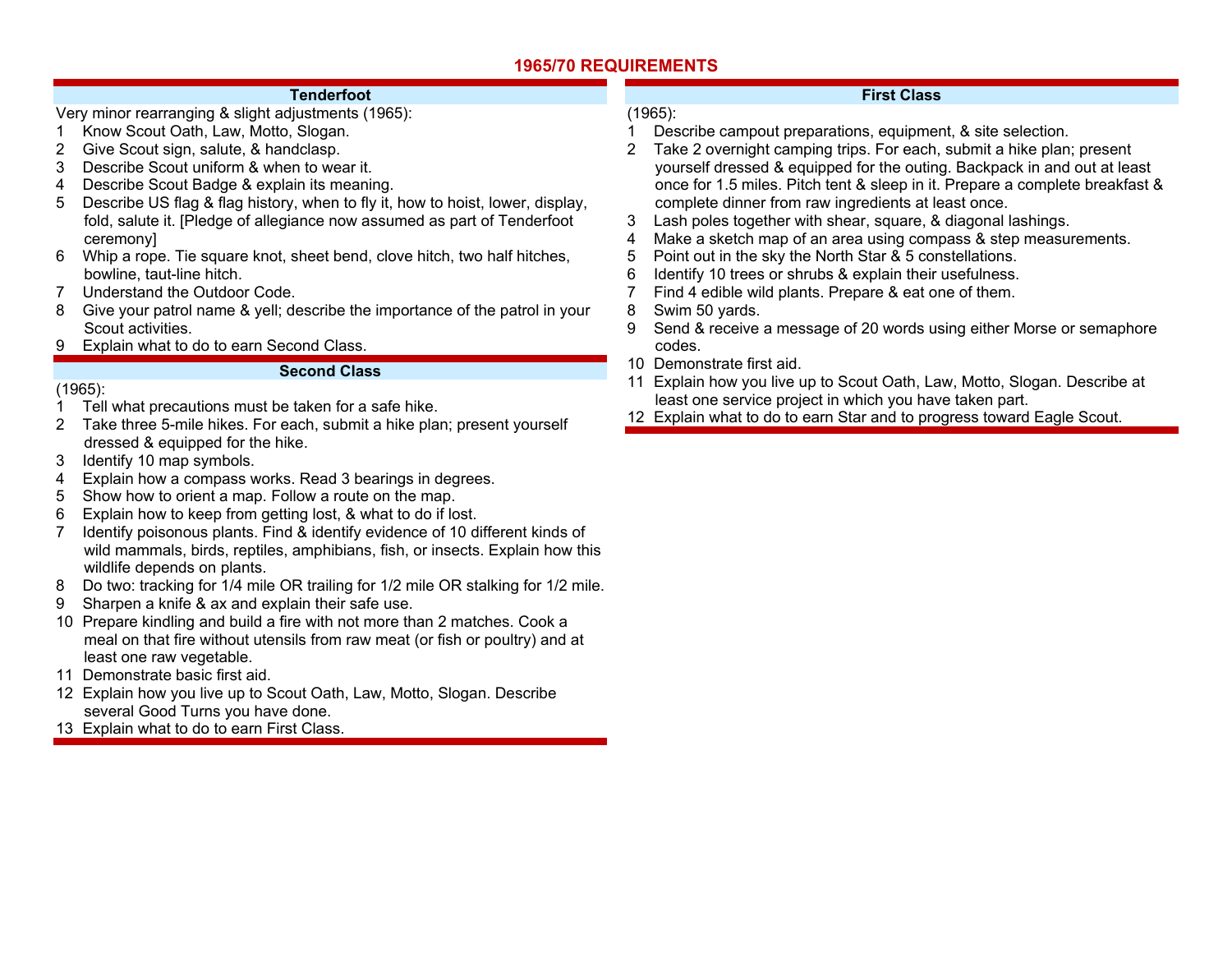#### **Star**

(1965): Be active in patrol & troop for 3 months since First Class.

- 1 Earn 5 merit badges, including 1 from the Eagle list.
- 2 Take part in a service project.
- 3 Take part in a conservation project.
- 4 Serve as a troop "warrant officer" (patrol leader, senior patrol leader or assistant, jr assistant scoutmaster, instructor, scribe, quartermaster, librarian, den chief).
- 5 Scoutmaster conference: Oath, Law, Motto, Slogan; Look over requirements for Life.

**Life** 

### (1965):

Be active in patrol & troop for 3 months since Star.

- 1 Earn 10 merit badges, including 5 from the Eagle list.
- 2 Take part in a service project and a separate conservation project.
- 3 Serve as a troop "warrant officer" (patrol leader, senior patrol leader or assistant, jr assistant scoutmaster, instructor, scribe, quartermaster, librarian, den chief) for at least 3 months.
- 4 Scoutmaster conference: Oath, Law, Motto, Slogan; Look over requirements for Life.

## **Eagle**

### (1965):

Be active in patrol & troop for 6 months since Life.

- 1 Earn 21 merit badges, including: Camping, Citizenship in the Community, Citizenship in the Nation, Cooking, First Aid, Lifesaving, Nature, Personal Fitness, Safety, Soil & Water Conservation, Swimming.
- 2 Serve as a troop "warrant officer" (patrol leader, senior patrol leader or assistant, jr assistant scoutmaster, instructor, scribe, quartermaster, librarian, den chief) for at least 6 months.
- 3 Plan, develop, and carry out a service project helpful to your church or synagogue, school, or community.
- 4 Scoutmaster conference: Oath, Law, Motto, Slogan; future in Scouting.

## (1970):

 Eagle required list changed to replace Soil & Water Conservation with the new Conservation of Natural Resources merit badge (which was soon to be replaced by Environmental Science merit badge).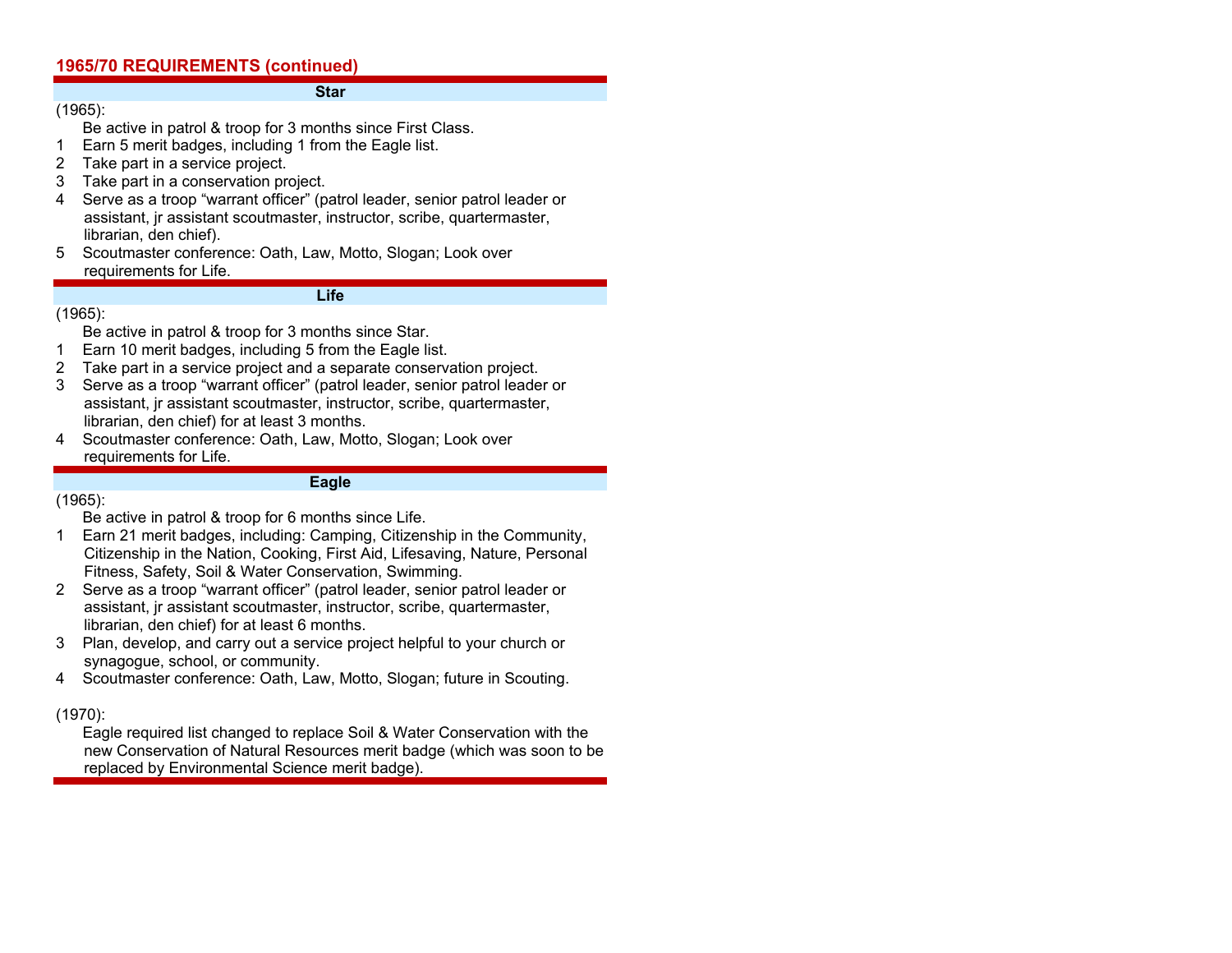| <b>Tenderfoot</b>                                                                                                                                                                                                                                                                                                                                                                                                                     | <b>Star</b>                                                                                                                                                                                                                                                                                                                                                                                                                                                                                                                                                                                                       |
|---------------------------------------------------------------------------------------------------------------------------------------------------------------------------------------------------------------------------------------------------------------------------------------------------------------------------------------------------------------------------------------------------------------------------------------|-------------------------------------------------------------------------------------------------------------------------------------------------------------------------------------------------------------------------------------------------------------------------------------------------------------------------------------------------------------------------------------------------------------------------------------------------------------------------------------------------------------------------------------------------------------------------------------------------------------------|
| Ranks now called "Progress Awards" as part of the disastrous "Improved<br>Scouting Program" of 1972.<br>Be active for 2 months.<br>Memorize Scout Oath & Law [NOTE-Scouts now required to memorize<br>2<br>not just the 12 points, but over 300 words of explanatory text!]<br>Earn Citizenship & 1 other skill award*.<br>3<br>Earn any 1 merit badge.<br>4<br>"Personal Growth Agreement Conference" (new name for Scoutmaster<br>5 | Be active for 4 months as a First Class Scout.<br>Show Scout spirit.<br>3<br>Earn a total of 9 merit badges, including 4 from the Eagle list.<br>Take part in service projects totaling 6 hours.<br>4<br>Serve for 4 months in one or more of the following "positions" (patrol leader,<br>5<br>jr assistant scoutmaster, scribe, den chief, quartermaster, librarian, member<br>of Leadership Corps, senior patrol leader or assistant, or instructor).<br>"Personal Growth Agreement Conference".<br>6                                                                                                          |
| Conference).                                                                                                                                                                                                                                                                                                                                                                                                                          | Life                                                                                                                                                                                                                                                                                                                                                                                                                                                                                                                                                                                                              |
| *-12 metal belt loop skill awards now group basic skills into: Camping,<br>Citizenship, Communications, Community Living, Conservation, Cooking,<br>Environment, Family Life, First Aid, Hiking, Physical Fitness, Swimming.                                                                                                                                                                                                          | Be active for 6 months as a Star Scout.<br>Show Scout spirit.<br>3<br>Earn a total of 15 merit badges, including 7 from the Eagle list.                                                                                                                                                                                                                                                                                                                                                                                                                                                                           |
| <b>Second Class</b>                                                                                                                                                                                                                                                                                                                                                                                                                   | Take part in service projects totaling 6 hours.<br>4                                                                                                                                                                                                                                                                                                                                                                                                                                                                                                                                                              |
| Be active for 3 months as a Tenderfoot.<br>2<br>Show Scout spirit.<br>Earn 3 more skill awards.<br>3                                                                                                                                                                                                                                                                                                                                  | Serve for 6 months in one or more of the "leadership positions" listed for<br>5<br>Star.<br>"Personal Growth Agreement Conference".                                                                                                                                                                                                                                                                                                                                                                                                                                                                               |
| Earn any 2 more merit badges.<br>4                                                                                                                                                                                                                                                                                                                                                                                                    | Eagle                                                                                                                                                                                                                                                                                                                                                                                                                                                                                                                                                                                                             |
| "Personal Growth Agreement Conference".<br>5                                                                                                                                                                                                                                                                                                                                                                                          | Be active for 6 months as a Life Scout.                                                                                                                                                                                                                                                                                                                                                                                                                                                                                                                                                                           |
| <b>First Class</b><br>Be active for 3 months as a Second Class Scout.<br>Show Scout spirit.<br>2<br>3<br>Earn 3 more skill awards (total of 8 out of 12).<br>Earn 2 more merit badges (total of 5, must include Citizenship in the<br>4<br>Community & First Aid).<br>"Personal Growth Agreement Conference".<br>5                                                                                                                    | Show Scout spirit.<br>2<br>Earn a total of 24 merit badges, including: Citizenship in the Community,<br>3<br>Citizenship in the Nation, Citizenship in the World [former World<br>Brotherhood], Communications, Emergency Preparedness OR Lifesaving,<br>Environmental Science, First Aid, Personal Fitness OR Sports OR<br>Swimming, Personal Management [formerly Personal Finance], Safety.<br>Serve for 6 months in one or more of the "positions" listed for Star.<br>4<br>Plan, develop, and give leadership to others in a service project helpful to<br>5<br>your religious institution, school, or town. |

6 "Personal Growth Agreement Conference".

**NOTE**—Swimming and Lifesaving now no longer required. Camping and outdoor experience minimized.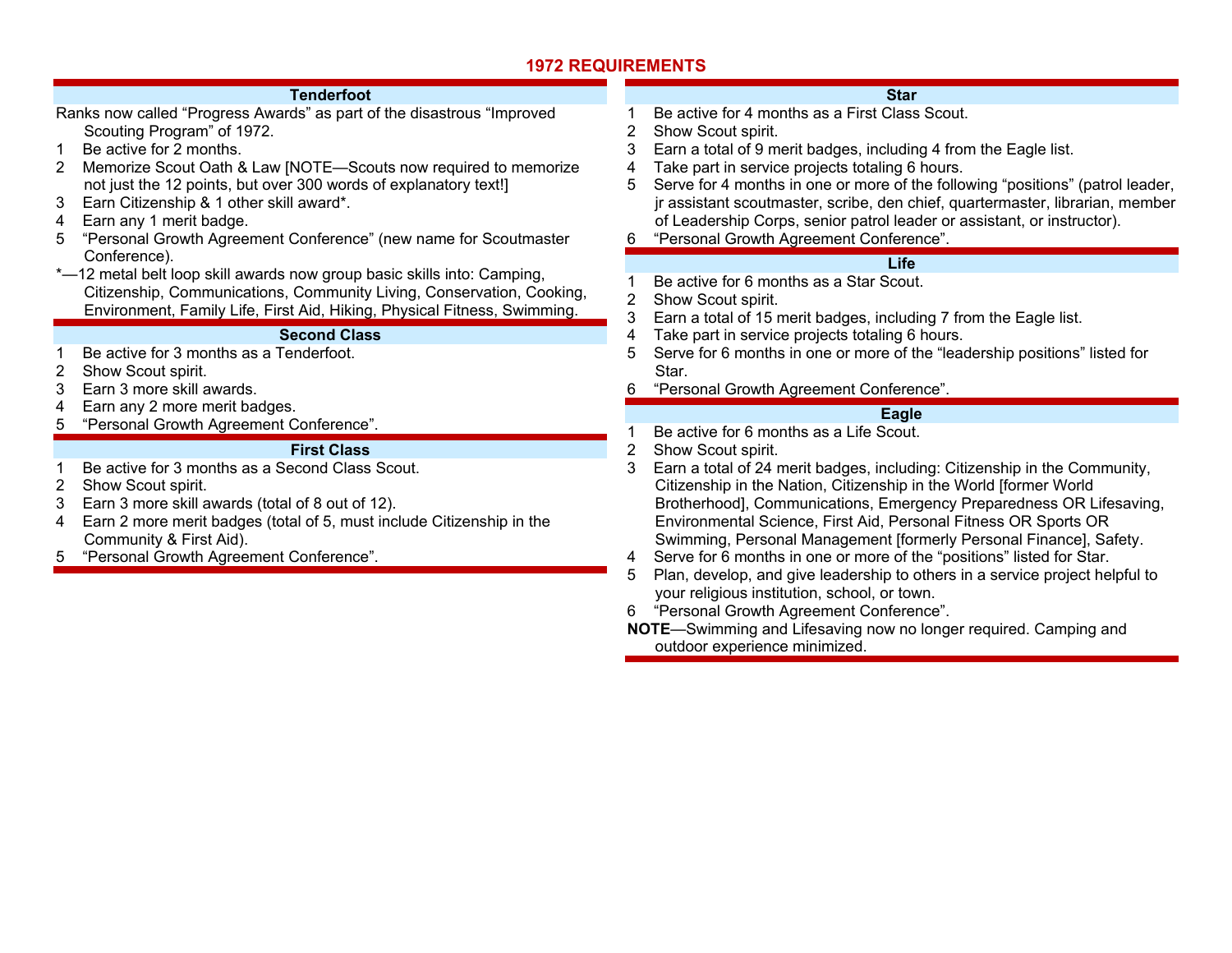## **1976/78/82 REQUIREMENTS**

### **Tenderfoot**

1976 Changes:

Optional from 10/15/1976; mandatory 1/1/1978.

Req. #2—Returned to requiring memorizing only the 12 words of the Law and explaining their meaning in your own words.

Req. #4—Deleted. No merit badge required.

### 1982 Changes:

 Eliminated complex & confusing terminology and restored tradition pre-1972 terminology (progress award back to rank; personal growth agreement conference back to Scoutmaster conference, etc).

### **Second Class**

**First Class** 

1976 Changes:

Req. #3—Earn Hiking, First Aid, and 1 other skill award (total of 5). Req. #4—Earn any 1 merit badge.

1978 Change:

Req. #4—Deleted. No merit badge required.

1976 Changes:

Req. #3—Earn Camping, Cooking, and 1 other skill award (total of 8). Req. #4—Earn 2 more merit badges (total of 3, must include First Aid).

1978 Change: Req. #4—Earn First Aid merit badge.

1982 Change: Added requirement to swim 50 yards.

### **Star**

### 1976 Changes:

Req. #3—Earn a total of 8 merit badges, including 4 from the Eagle list. Req. #5—Add bugler, chaplain aide, & historian to the list of troop positions.

1978 Change:

Req. #3—Earn a total of 6 merit badges, including 4 from the Eagle list.

**Life** 

1976 Change: Req. #5—Add bugler, chaplain aide, & historian to the list of troop positions.

1978 Change:

Req. #3—Earn a total of 11 merit badges, including 7 from the Eagle list.

## **Eagle**

1976 Change:

Req. #3—Add Camping merit badge to the Eagle required list.

Req. #5—NOTE that bugler, chaplain aide, & historian were NOT added to positions allowed for Eagles.

1978 Change:

Req. #3—Earn a total of 21 merit badges, including the 11 from the Eagle list.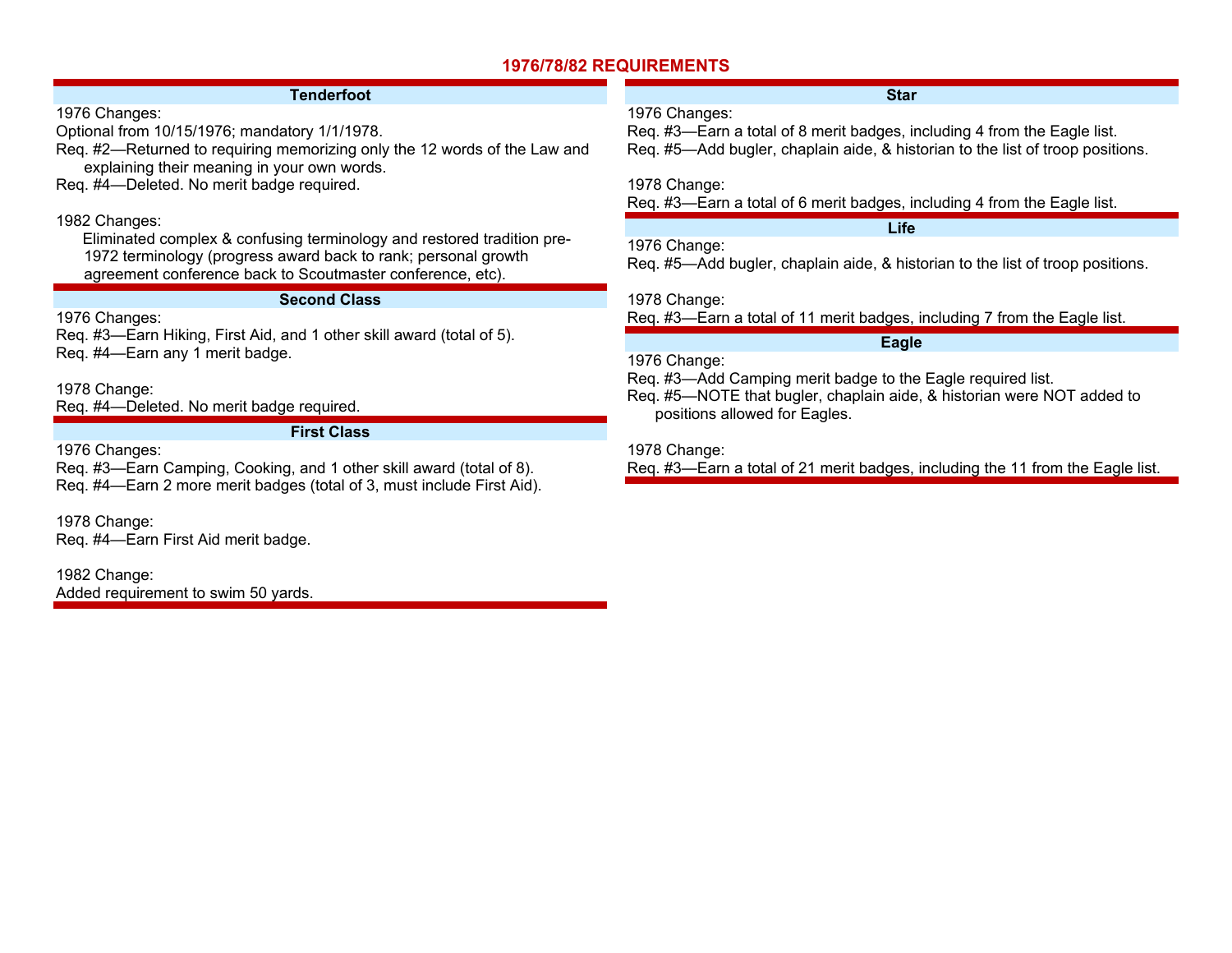### **1990/94 REQUIREMENTS**

#### **Tenderfoot**

Eliminated the 12 skill awards.

- 1 Present yourself properly dressed & equipped for an overnight camping trip.
- 2 Spend at least 1 night on a patrol or troop campout in a tent you helped pitch.
- 3 Whip & fuse the ends of a rope. Tie two half hitches & a taut line hitch.
- 4 Explain safe hiking rules, & what to do if lost.
- 5 Demonstrate how to display, raise, lower, & fold the American flag.
- 6 Know and explain the Scout Oath, Law, motto, slogan.
- 7 Know your patrol name, yell, & describe the patrol flag.
- 8 Explain why we use the buddy system in Scouting.
- 9 Record your best & show improvement over 30 days in pushups, pullups, situps, standing long jump, 500 yard run/walk.
- 10 Identify poisonous plants and their treatment.
- 11 Show basic first aid.
- 12 Scoutmaster conference.

### **Second Class**

- 1 Demonstrate how a compass works & how to orient a map. Explain what map symbols mean. Using a compass & a map you've drawn, take a 5-mile hike (or 10 miles by bike).
- 2 Since joining, have gone on 5 separate troop/patrol activities, including 2 overnight camps [troop/patrol meetings don't count]. Demonstrate proper care, sharpening, & use of knife, saw, & ax. Prepare tinder, kindling, & fuel for a cooking fire. Light the fire & assist with meal preparation & cleanup. Select your patrol site & sleep in a tent you pitched.
- 3 Participate in a flag ceremony.
- 4 Participate in a 1-hour service project.
- 5 Identify or show evidence of 10 wild animals (birds, mammals, reptiles, fish, mollusks).
- 6 Show how to handle first aid "hurry cases". Prepare a first aid kit. Demonstrate basic first aid.
- 7 Swim 50 yards.
- 8 Take part in a program on the dangers of drugs, alcohol, & tobacco.
- 9 Show Scout spirit.
- 10 Scoutmaster conference.

## **First Class**

- 1 Demonstrate how to find directions during the day & at night without using a compass.
- 2 Using a compass, complete a 1-mile orienteering course, including measuring the height & width of designated items.
- 3 Since joining, have gone on 10 separate troop/patrol activities, including 3 overnight camps [troop/patrol meetings don't count].
- 4 On one overnight, serve as patrol cook & prepare breakfast, lunch, & dinner that require cooking.
- 5 Discuss with an approved individual your constitutional rights & obligations as a US citizen.
- 6 Identify or show evidence of 10 native plants.
- 7 Demonstrate tying a timber hitch, clove hitch, and square, shear, & diagonal lashings. Use lashings to make a useful camp gadget.
- 8 Demonstrate tying a bowline & how it's used in rescues. Show additional first aid treatments.
- 9 Swim 100 yards.
- 10 Show Scout spirit.
- 11 Scoutmaster conference.

## **Star**

Minor change.

Req. #5—Leadership now called 'positions of responsibility'. List drops Leadership Corps (which was discontinued by BSA), and adds troop guide.

### **Life**

No changes except to positions of responsibility.

### **Eagle**

No changes except to positions of responsibility. Chaplain aide now allowed as an Eagle position, but not historian or bugler.

1994 Change:

Req. #3—Add Family Life merit badge to the Eagle required list.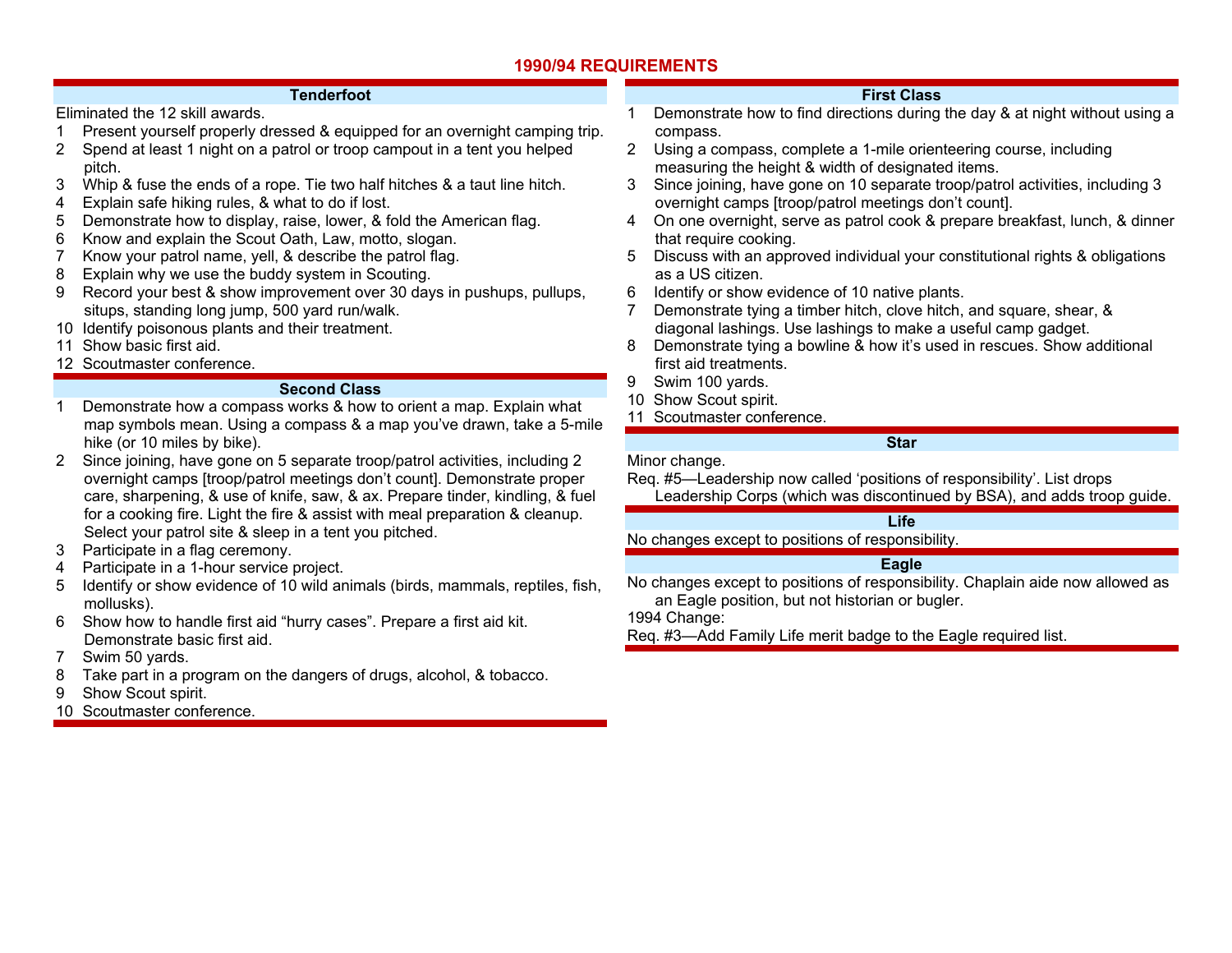| <b>Tenderfoot</b>                                                              | <b>Second Class</b>                                                                |  |
|--------------------------------------------------------------------------------|------------------------------------------------------------------------------------|--|
| Changes:                                                                       | Changes:                                                                           |  |
| New Req. #3 added.                                                             | Req. #2—Expanded, including requirement to light a lightweight stove               |  |
| Req. #10-Changed 500 yards to 1/4 mile (440 yards), and changed it from        | Req. #7—Cut distance from 50 yards to 50 feet; added elementary water              |  |
| "run/walk" to "walk/run".                                                      | rescues.                                                                           |  |
| Req. #12-Added Heimlich maneuver.                                              | Demonstrate how a compass works & how to orient a map. Explain what                |  |
| Present yourself properly dressed & equipped for an overnight camping trip.    | map symbols mean. Using a compass & a map you've drawn, take a 5-mile              |  |
| 2 Spend at least 1 night on a patrol or troop campout in a tent you helped     | hike (or 10 miles by bike).                                                        |  |
| pitch.                                                                         | Since joining, have gone on 5 separate troop/patrol activities, including 2<br>2   |  |
| 3<br>On the campout, assist in preparing & cooking one of your patrol's meals. | overnight camps [troop/patrol meetings don't count]. Select your patrol site       |  |
| Whip & fuse the ends of a rope. Tie two half hitches & a taut line hitch.<br>4 | & sleep in a tent you pitched. Demonstrate proper care, sharpening, & use          |  |
| Explain safe hiking rules, & what to do if lost.<br>5                          | of knife, saw, & ax. Prepare tinder, kindling, & fuel for a cooking fire.          |  |
| Demonstrate how to display, raise, lower, & fold the American flag.<br>6       | Discuss when it's appropriate to use a cooking fire & a lightweight stove.         |  |
| Know and explain the Scout Oath, Law, motto, slogan.                           | Demonstrate how to light a fire and a lightweight stove. On one campout,           |  |
| Know your patrol name, yell, & describe the patrol flag.<br>8                  | plan & cook over an open fire one hot breakfast or lunch for yourself.             |  |
| Explain why we use the buddy system in Scouting.<br>9                          | Participate in a flag ceremony.<br>3                                               |  |
| 10 Record your best & show improvement over 30 days in pushups, pullups,       | Participate in a 1-hour service project.<br>4                                      |  |
| situps, standing long jump, 1/4-mile walk/run.                                 | Identify or show evidence of 10 wild animals (birds, mammals, reptiles, fish,<br>5 |  |
| 11 Identify poisonous plants and their treatment.                              | mollusks).                                                                         |  |
| 12 Show basic first aid, including Heimlich maneuver.                          | Show how to handle first aid "hurry cases". Prepare a first aid kit.<br>6          |  |
| 13 Scoutmaster conference.                                                     | Demonstrate basic first aid.                                                       |  |
|                                                                                | Swim 50 feet. Demonstrate elementary water rescues.                                |  |
|                                                                                | Take part in a program on the dangers of drugs, alcohol, & tobacco.                |  |
|                                                                                | Show Scout spirit.                                                                 |  |
|                                                                                | 10 Scoutmaster conference.                                                         |  |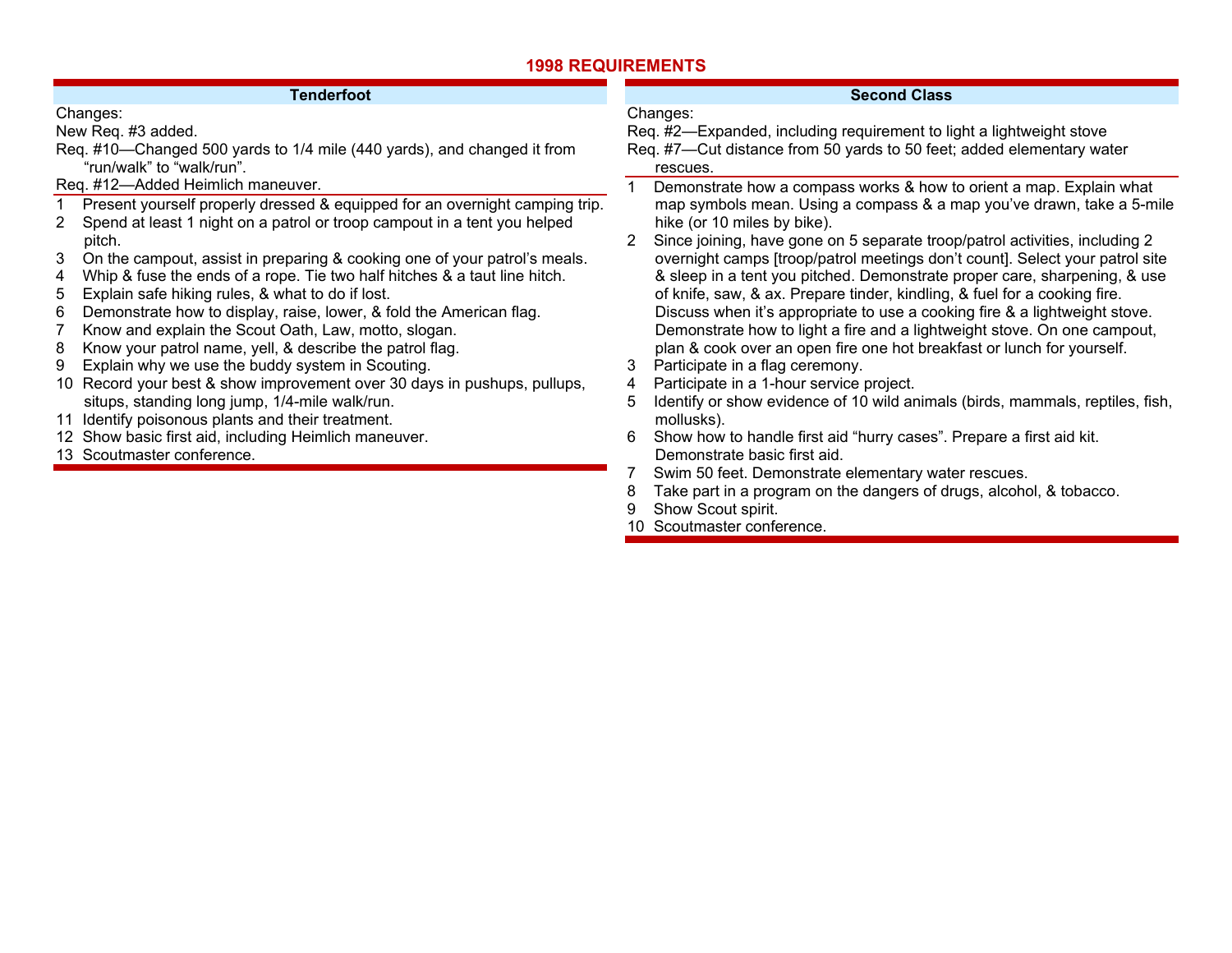#### **First Class**

Various minor changes to several requirements:

- 1 Demonstrate how to find directions during the day & at night without using a compass.
- 2 Using a compass, complete a 1-mile orienteering course, including measuring the height & width of designated items.
- 3 Since joining, have gone on 10 separate troop/patrol activities, including 3 overnight camps [troop/patrol meetings don't count].
- 4 On one overnight, serve as patrol cook & prepare breakfast, lunch, & dinner that require cooking. [Expanded to include more details]
- 5 Discuss with an approved individual your constitutional rights & obligations as a US citizen.
- 6 Identify or show evidence of 10 native plants.
- 7 Demonstrate tying a timber hitch, clove hitch, and square, shear, & diagonal lashings. Use lashings to make a useful camp gadget. [Added requirement to discuss when & when not to use lashings.]
- 8 Demonstrate tying a bowline & describe several uses. Show additional first aid treatments.
- 9 Pass the BSA 100-yard swimmer test. Jump into water fully clothed and use clothing for inflation. Demonstrate line rescue.
- 10 Show Scout spirit.
- 11 Scoutmaster conference.

### **Star**

Req. #5—Expanded positions of responsibility list to include leadership positions for Varsity Scouting.

## **Life**

No changes except to positions of responsibility.

### **Eagle**

Changes:

Minor change:

Eagle required merit badge list—Personal Fitness now required (not optional); Sports option dropped; Scouts who don't want to earn Swimming can now earn either Cycling or Hiking.

Positions of responsibility—Historian now allowed as Eagle position, but not bugler. Varsity list does not show historian, but this was probably an oversight.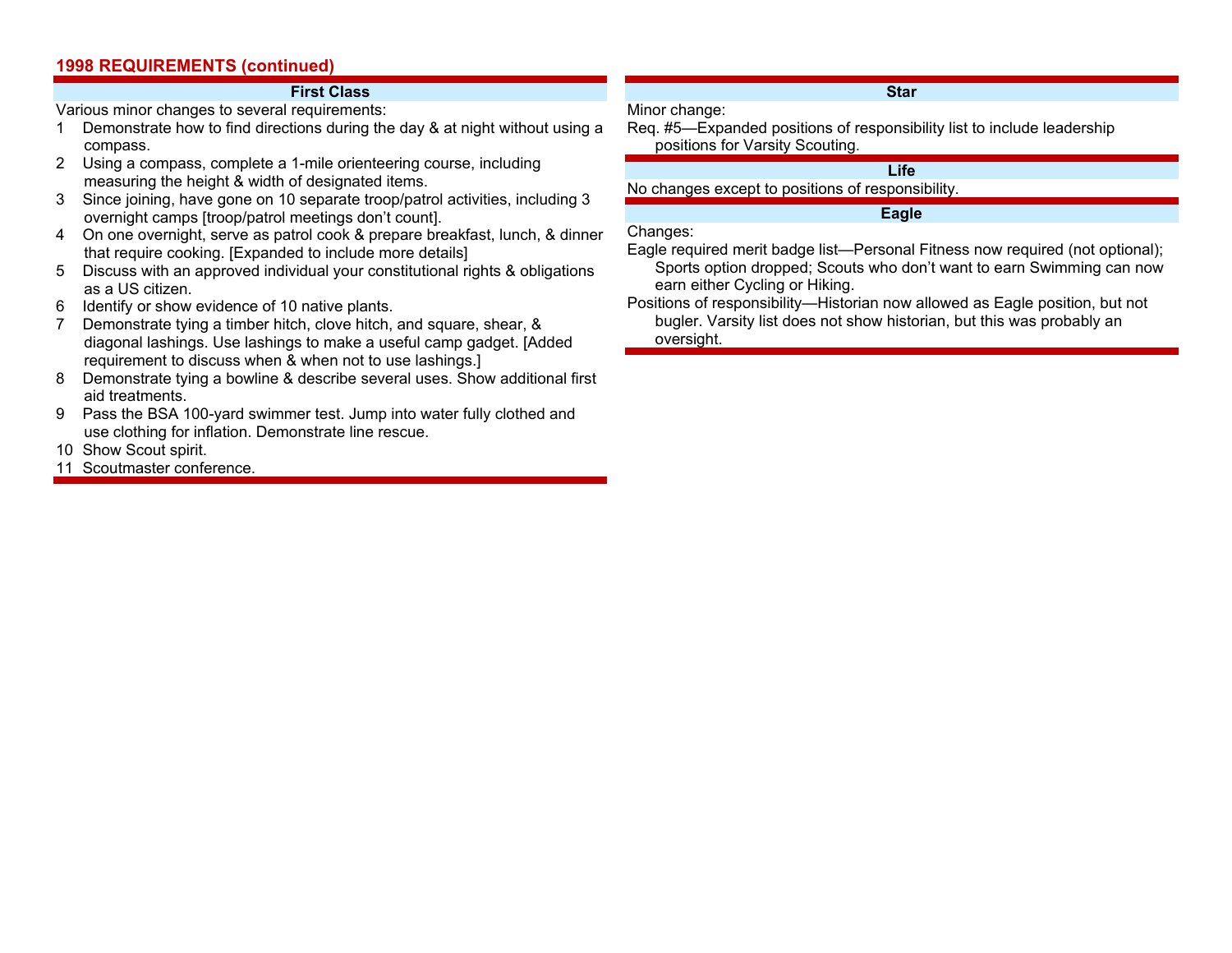## **2009/13/14 REQUIREMENTS**

| <b>Tenderfoot</b>                                                              | <b>Second Class</b>                                                                |
|--------------------------------------------------------------------------------|------------------------------------------------------------------------------------|
| Changes:                                                                       | Changes:                                                                           |
| Req. #4-Added requirement to teach with the EDGE method.                       | Added new Req. #2.                                                                 |
| Req. #9-Added requirement to learn about bullying.                             | Req. #3—Cooking on a fire no longer required. Lighting a fire no longer            |
| Req. #12-No longer refers to Heimlich maneuver, just says treatment for        | required.                                                                          |
| choking.                                                                       | Req. #9-Added 3 "R's".                                                             |
| Added new Req. #13.                                                            | Added new Req. #10.                                                                |
| Present yourself properly dressed & equipped for an overnight camping trip.    | Demonstrate how a compass works & how to orient a map. Explain what                |
| Spend at least 1 night on a patrol or troop campout in a tent you helped<br>2. | map symbols mean. Using a compass & a map you've drawn, take a 5-mile              |
| pitch.                                                                         | hike (or 10 miles by bike).                                                        |
| On the campout, assist in preparing & cooking one of your patrol's meals.<br>3 | Discuss the principles of Leave No Trace.<br>2                                     |
| Whip & fuse the ends of a rope. Tie two half hitches & a taut line hitch.<br>4 | Since joining, have gone on 5 separate troop/patrol activities, including 2<br>3   |
| Using the EDGE method, teach another person how to tie a square knot.          | overnight camps [troop/patrol meetings don't count]. Select your patrol site       |
| Explain safe hiking rules, & what to do if lost.<br>5                          | & sleep in a tent you pitched. Demonstrate proper care, sharpening, & use          |
| Demonstrate how to display, raise, lower, & fold the American flag.<br>6       | of knife, saw, & ax. Prepare tinder, kindling, & fuel for a cooking fire.          |
| Know and explain the Scout Oath, Law, motto, slogan.                           | Discuss when it's appropriate to use a cooking fire & a lightweight stove.         |
| Know your patrol name, yell, & describe the patrol flag.<br>8                  | Demonstrate how to build a fire and set up a lightweight stove (lighting the       |
| Explain why we use the buddy system in Scouting. Describe what a bully is<br>9 | fire is not required). On one campout, plan & cook one hot breakfast or            |
| and how to respond to one.                                                     | lunch [not necessarily for yourself, and can be on fire or stove].                 |
| 10 Record your best & show improvement over 30 days in pushups, pullups,       | Participate in a flag ceremony.<br>4                                               |
| situps, standing long jump, 1/4-mile walk/run.                                 | Participate in a 1-hour service project.<br>5                                      |
| 11 Identify poisonous plants and their treatment.                              | Identify or show evidence of 10 wild animals (birds, mammals, reptiles, fish,<br>6 |
| 12 Show basic first aid, including treatment for choking.                      | mollusks).                                                                         |
| 13 Demonstrate Scout spirit. Discuss 4 examples of how you have lived the      | Show how to handle first aid "hurry cases". Prepare a first aid kit.               |
| Scout Law in your daily life.                                                  | Demonstrate basic first aid.                                                       |
| 14 Scoutmaster conference.                                                     | Swim 50 feet. Demonstrate elementary water rescues.<br>8                           |
|                                                                                | 9<br>Take part in a program on the dangers of drugs, alcohol, & tobacco. Explain   |
|                                                                                | the three R's of personal safety and protection.                                   |
|                                                                                | 10 Earn an amount of money agreed upon by you and your parent, then save           |
|                                                                                | at least 50% of that money.                                                        |
|                                                                                | 11 Demonstrate Scout spirit. Discuss 4 examples of how you have lived the          |

- Scout Law in your daily life.
- 12 Scoutmaster conference.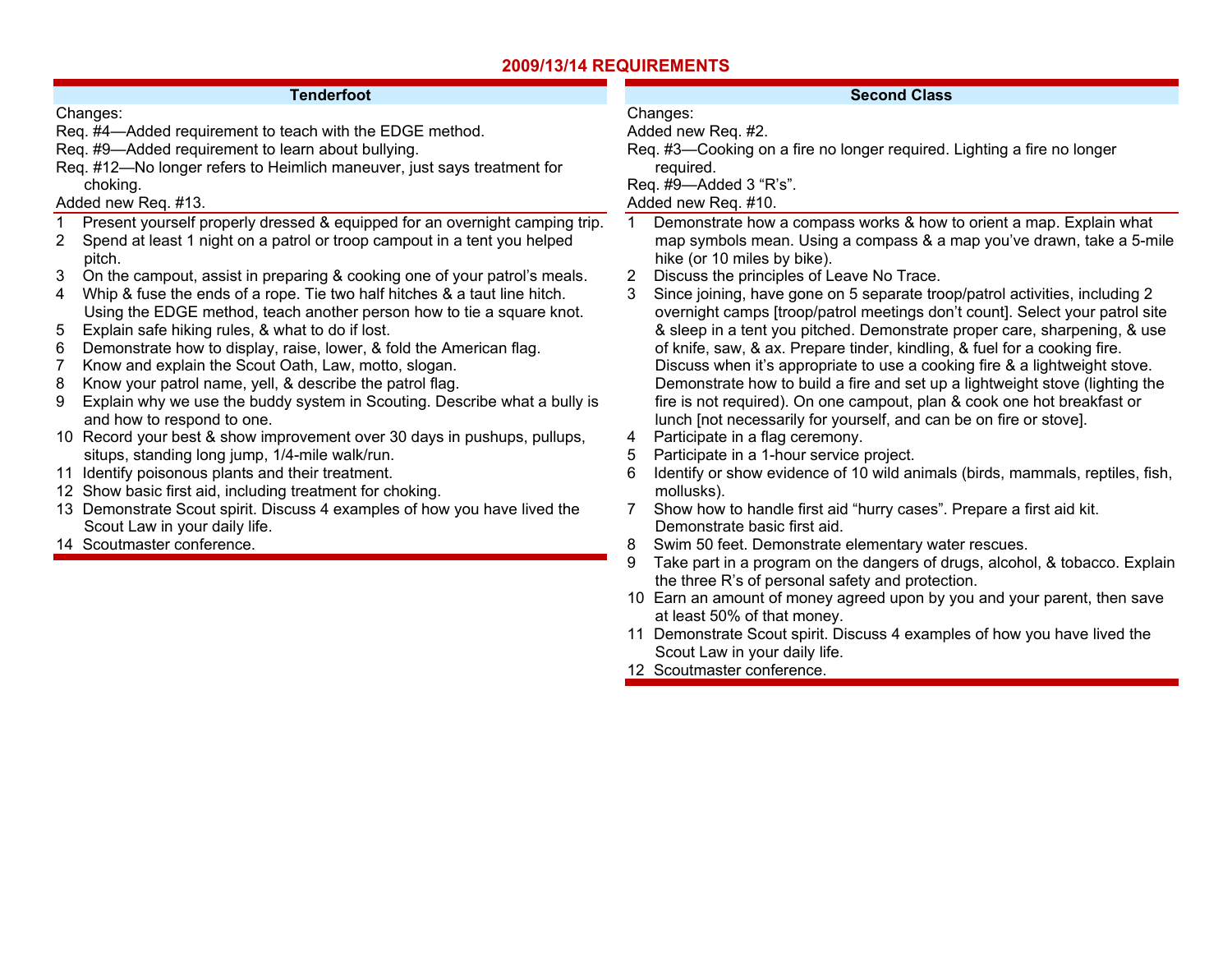## **2009/13/14 REQUIREMENTS (continued)**

### **First Class**

### Changes:

Req. #2—Now requires using a map as well as a compass.

Req. #3—Added Leave No Trace.

Req. #9—Removed the requirement to jump into the water fully clothed. Added new Req. #10 & #11.

- 1 Demonstrate how to find directions during the day & at night without using a compass.
- 2 Using a map & compass, complete a 1-mile orienteering course, including measuring the height & width of designated items.
- 3 Since joining, have gone on 10 separate troop/patrol activities, including 3 overnight camps [troop/patrol meetings don't count]. Demonstrate the principles of Leave No Trace on these outings.
- 4 On one overnight, plan & cook a hot breakfast, lunch, & dinner.
- 5 Discuss with an approved individual your constitutional rights & obligations as a US citizen.
- 6 Identify or show evidence of 10 native plants.
- 7 Discuss when & when not to use lashings. Demonstrate tying a timber hitch, clove hitch, and square, shear, & diagonal lashings. Use lashings to make a useful camp gadget.
- 8 Demonstrate tying a bowline & describe several uses. Show additional first aid treatments.
- 9 Pass the BSA 100-yard swimmer test. Demonstrate line rescue.
- 10 Invite an inactive or non-Scout to a meeting and tell him about Scouting.
- 11 Describe the 3 things to avoid doing while using the Internet. Describe a cyberbully and how to respond to one.
- 12 Demonstrate Scout spirit. Discuss 4 examples of how you have lived the Scout Law in your daily life.
- 13 Scoutmaster conference.

### **Star**

### Minor change:

Req. #5—Further expanded positions of responsibility list to include leadership positions for Venturing/Sea Scouting as well as new positions of Order of the Arrow troop representative, troop webmaster, & Leave No Trace trainer.

### **Life**

Change:

Expanded positions of responsibility list.

Added new Req. #6 to teach a younger Scout using the EDGE method.

## **Eagle**

No changes except to positions of responsibility.

2013 Change:

Added new Sustainability merit badge to the Eagle required list as an option with Environmental Science.

2014 Change:

Added Cooking merit badge to the Eagle required list [first time since 1972].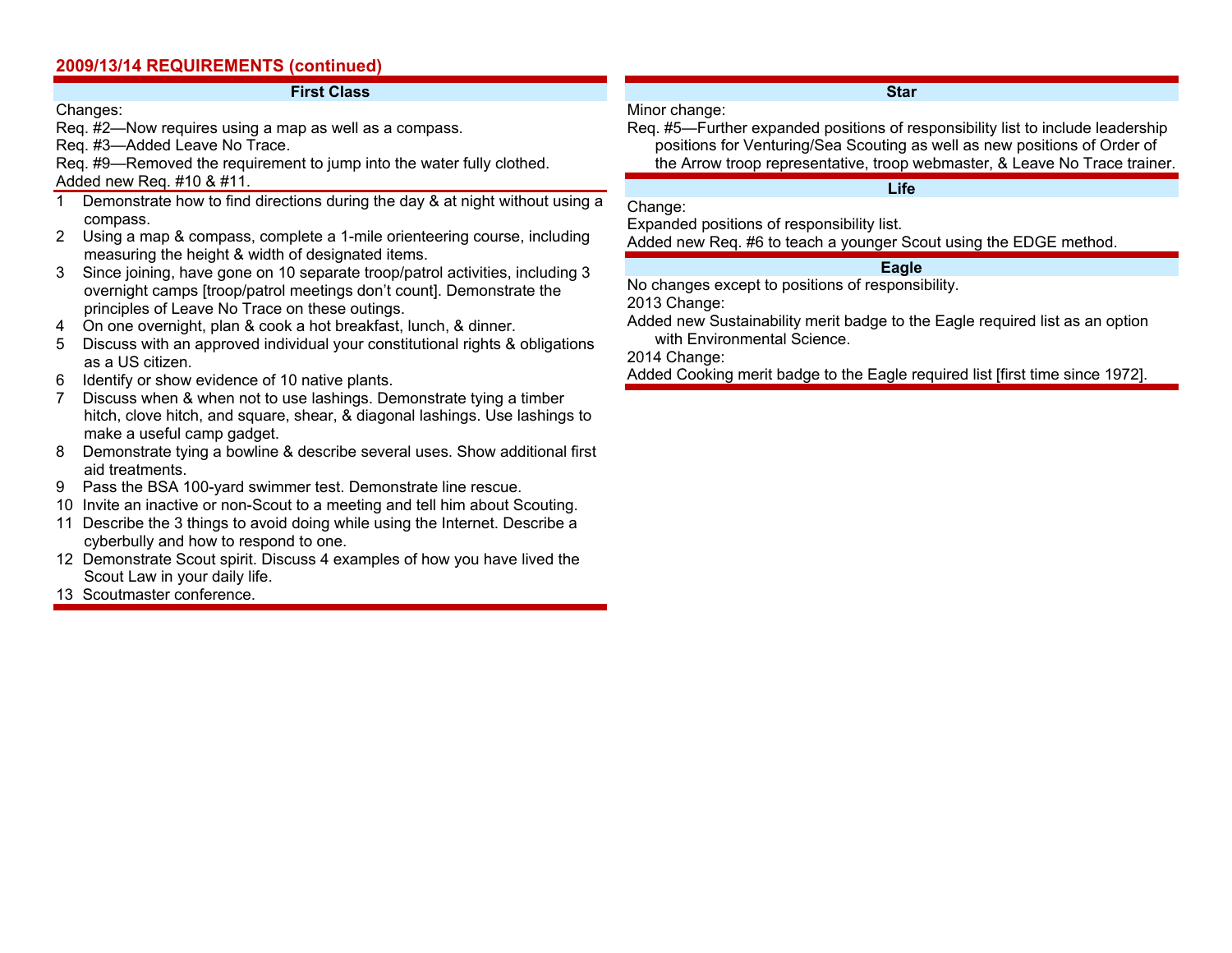## **Scout (new rank, added 1/1/2016)**

- 1a Memorize & explain Scout Oath/Law/Motto/Slogan.
- 1b Explain Scout Spirit & how you've practiced the Oath/Law/Motto/Slogan.
- 1c Demonstrate & explain Scout sign/salute/handshake.
- 1d Describe & explain meaning of First Class Scout badge.
- 1e Memorize & explain Outdoor Code.
- 1f Memorize & explain the Pledge of Allegiance.
- 2a Describe how Scouts provide the troop's leadership.
- 2b Describe the 4 steps of Boy Scout advancement.
- 2c Describe the Boy Scout ranks & how they are earned.
- 2d Describe what merit badges are & how they are earned.
- 3a Explain patrol method & types of patrol in our troop.
- 3b Learn your patrol name/emblem/flag/yell.
- 4a Tie & explain use for a square knot, two half-hitches, & taut-line hitch.
- 4b Whip & fuse ropes.
- 5 Demonstrate pocketknife safety.
- 6 Do the Handbook child abuse exercises with your parents. Earn Cyber Chip for your grade.
- 7 Scoutmaster conference.

### **Tenderfoot**

## **CAMPING and OUTDOOR ETHICS**

- 1a Pack inspection.
- 1b Camp 1 night in a tent on a patrol or troop campout.
- 1c Tell how you practice the Outdoor Code.

### **COOKING**

- 2a Help prepare a meal on a campout.
- 2b Demonstrate safe meal cleanup.
- 2c Explain eating as a patrol.

### **TOOLS**

- 3a Demonstrate a practical use of the square knot.
- 3b Demonstrate a practical use of two half-hitches.
- 3c Demonstrate a practical use of the taut-line hitch.
- 3d Demonstrate care/sharpening/use of knife/saw/ax.

### **FIRST AID AND NATURE**

- 4a Show basic first aid for the listed issues.
- 4b Describe local poisonous plants & treatment.
- 4c Tell how to prevent or reduce these hazards.
- 4d Assemble & explain a personal first aid kit.

## **HIKING**

- 5a Explain & use the buddy system.
- 5b Describe what to do if lost.
- 5c Explain rules of safe hiking.

## **FITNESS**

- 6a Record your best in push-ups, sit-ups, stretch-&-sit, 1-mile run.
- 6b Follow a plan to practice & improve these for 30 days.
- 6c Re-test and show improvement after 30 days.

### **CITIZENSHIP**

- 7a Demonstrate how to display/raise/lower/fold the US flag.
- 7b 1 hour of service.

## **LEADERSHIP**

8 Describe EDGE & teach the square knot using EDGE.

### **SCOUT SPIRIT**

- 9 Tell how you have done your duty to God & lived 4 points of the Scout Law.
- 10 Scoutmaster Conference.
- 11 Board of Review.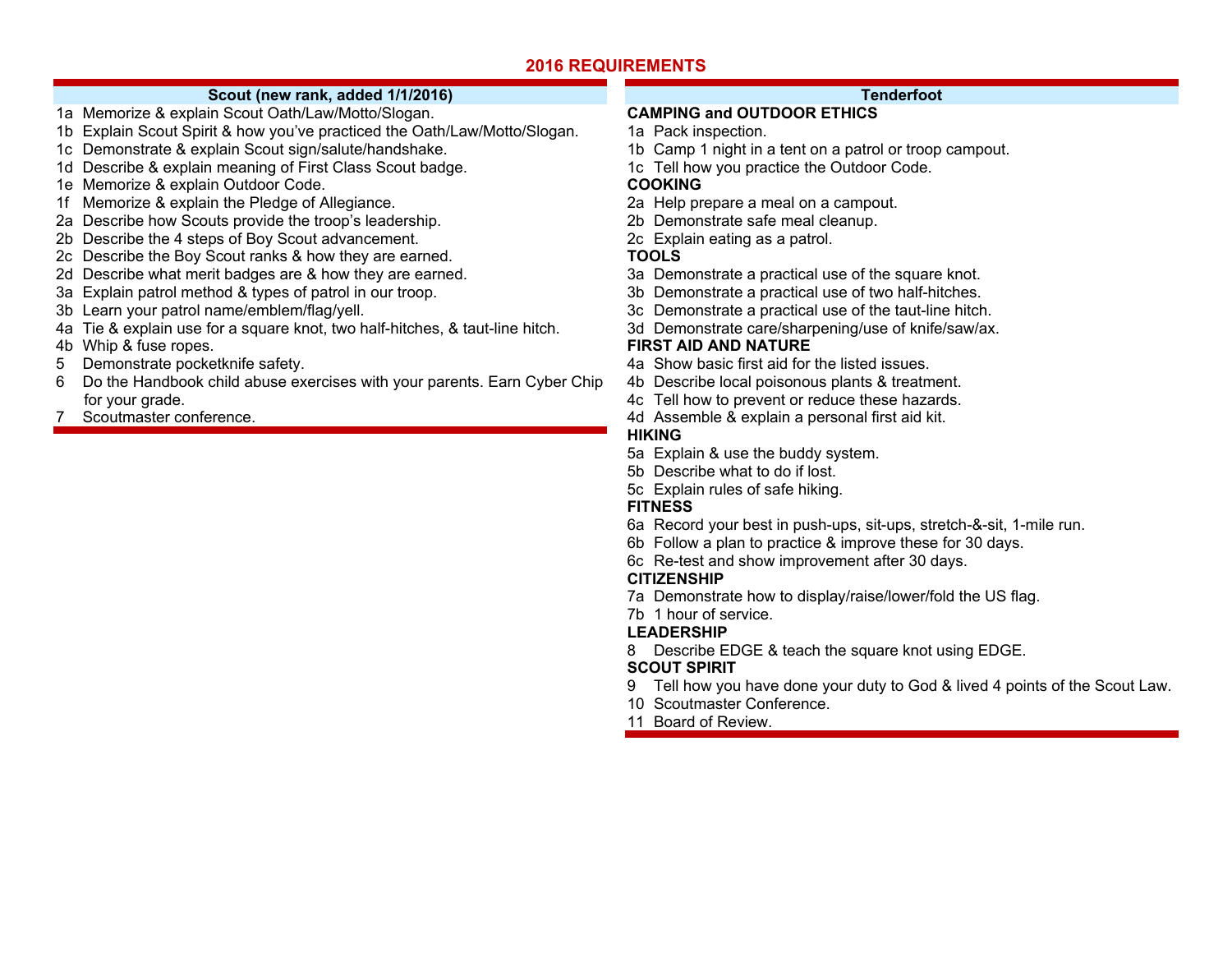### **Second Class**

Change (effective 1 August 2017):

 Req. #1a—Number of overnight campouts reduced from 3 to 2, both in a tent

## **CAMPING AND OUTDOOR ETHICS**

- 1a Since joining, take part in 5 separate troop/patrol activities, including 3 overnight campouts. At least 2 campouts must include sleeping in a tent/lean-to/snow cave you helped pitch.
- 1b Explain Leave No Trace & how you've practiced it.
- 1c Choose your patrol campsite.

## **COOKING AND TOOLS**

- 2a Explain when & when not to cook on a fire.
- 2b Prepare tinder, kindling, & fuel wood for a cooking fire.
- 2c Build a cooking fire; light it if allowed; & extinguish the fire.
- 2d Explain when to use backpacking & propane stoves. Set up & light one of the stoves.
- 2e Cook a hot breakfast or lunch on a campout.
- 2f Tie & explain use for the sheet bend.
- 2g Tie & explain use for the bowline.

## **NAVIGATION**

- 3a Demonstrate how a compass works & how to orient a map. Point out 5 map symbols.
- 3b Take a 5-mile hike (or 10-mile bike ride) using a map & compass.
- 3c Describe hiking hazards & how to avoid them.
- 3d Demonstrate finding directions during the day & night without a compass or electronic device.

## **NATURE**

4 Identify evidence for 10 kinds of wild animals.

## **AQUATICS**

- 5a Tell precautions for a safe swim.
- 5b Do the 50-foot beginner swim test.
- 5c Demonstrate basic reaching & throwing water rescues.
- 5d Explain dangers of a swimming rescue.

## **FIRST AID AND EMERGENCY PREPAREDNESS**

- 6a Demonstrate first aid for the listed issues.
- 6b Show first aid for the 4 'hurry' cases (stopped breathing/stroke/severe bleeding/ingested poisoning).
- 6c Tell how to prevent or reduce these hazards.
- 6d Explain how to handle home & backcountry accidents that require emergency response.
- 6e Tell how to handle a vehicular accident.

## **FITNESS**

- 7a Be physically active for 30 minutes per day, five days a week for 4 weeks. Keep a record.
- 7b Share challenges & set goal for fitness.
- 7c Take part in a program on drug, alcohol, or tobacco use.

## **CITIZENSHIP**

- 8a Take part in a flag ceremony.
- 8b Explain respect for the US flag.
- 8c Develop written plan and earn money for an item you would like to buy.
- 8d Compare costs at 3 location, and decide about how to spend the money you earned.
- 8e 2 hours of service.

## **PERSONAL SAFETY AWARENESS**

- 9a Explain the 3 R's of personal safety & protection. [Recognize/Resist/Report]
- 9b Describe bullying & how to handle it.

## **SCOUT SPIRIT**

- 10 Tell how you have done your duty to God & lived 4 different points of the Scout Law.
- 11 Scoutmaster Conference.
- 12 Board of Review.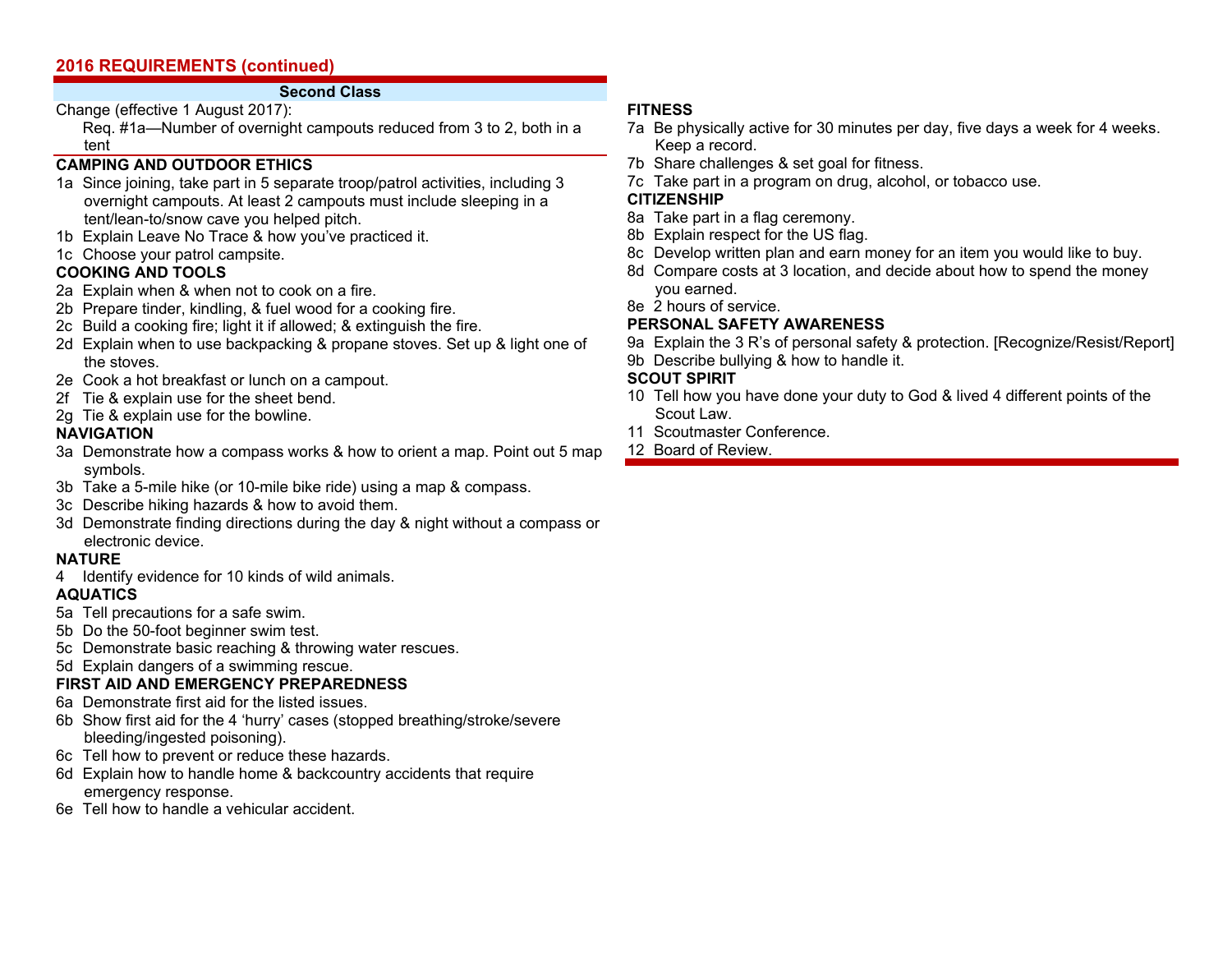### **First Class**

Change (effective 1 August 2017):

Req. #1a—Number of overnight campouts reduced from 6 to 3, all in a tent

## **CAMPING AND OUTDOOR ETHICS**

- 1a Since joining, take part in 10 separate troop/patrol activities, including 6 overnight campouts. At least 5 campouts must include sleeping in a tent/lean-to/snow cave you helped pitch.
- 1b Explain Tread Lightly & how you've practiced it.

### **COOKING**

- 2a Help plan a breakfast, lunch, & supper for a campout, including 2 hot meals.
- 2b Make a shopping list & budget, and buy the meal items to serve 3 or more people.
- 2c List the necessary utensils to cook & serve the meals.
- 2d Show safe food handling and garbage disposal.
- 2e Serve as cook and prepare these 3 meals on a campout.

### **TOOLS**

- 3a Discuss when & when not to use lashings.
- 3b Tie the timber hitch & clove hitch.
- 3c Join two poles together using square, shear, & diagonal lashings.
- 3d Use lashings to make a useful camp gadget.

## **NAVIGATION**

- 4a Complete a 1-mile orienteering course using map & compass. Measure height & width of designated items.
- 4b Use a GPS and follow a route to your designation.

## **NATURE**

- 5a Identify evidence for 10 kinds of native plants.
- 5b Identify 2 ways to obtain a weather forecast.
- 5c Describe 3 natural indicators of impending hazardous weather & appropriate actions to take.
- 5d Describe extreme weather conditions & how to prepare and respond to them.

## **AQUATICS**

- 6a Complete the 100-yard BSA swimmer test.
- 6b Tell precautions for a safe trip afloat.
- 6c Identify basic parts of a canoe, kayak, or other boat, and of a paddle or oar.
- 6d Describe proper body positioning in various watercraft.
- 6e Demonstrate a line rescue of a victim 30 feet from shore.

## **FIRST AID AND EMERGENCY PREPAREDNESS**

- 7a Demonstrate listed bandages.
- 7b Demonstrate listed transport of an injured person.
- 7c Tell the 5 most common causes of heart attack. Explain how to do CPR.
- 7d List utility services & their hazards in your home or meeting place.
- 7e Develop home emergency action plan for fire, storm, power outage, & water outage.
- 7f Explain how to find potable water in an emergency.

## **FITNESS**

- 8a Be physically active for 30 minutes per day, five days a week for 4 weeks. Keep a record.
- 8b Share challenges & set goal for fitness.

### **CITIZENSHIP**

- 9a Discuss constitutional rights & obligations with a person selected by a uniformed leader.
- 9b Investigate a local environmental issue.
- 9c Observe trash on an outing & determine how to reduce/recycle/repurpose what you take. Put plan into action.
- 9d 3 hours of service.

## **LEADERSHIP**

10 Invite a non-Scout to join.

## **SCOUT SPIRIT**

- 11 Tell how you have done your duty to God & lived 4 different points of the Scout Law.
- 12 Scoutmaster Conference.
- 13 Board of Review.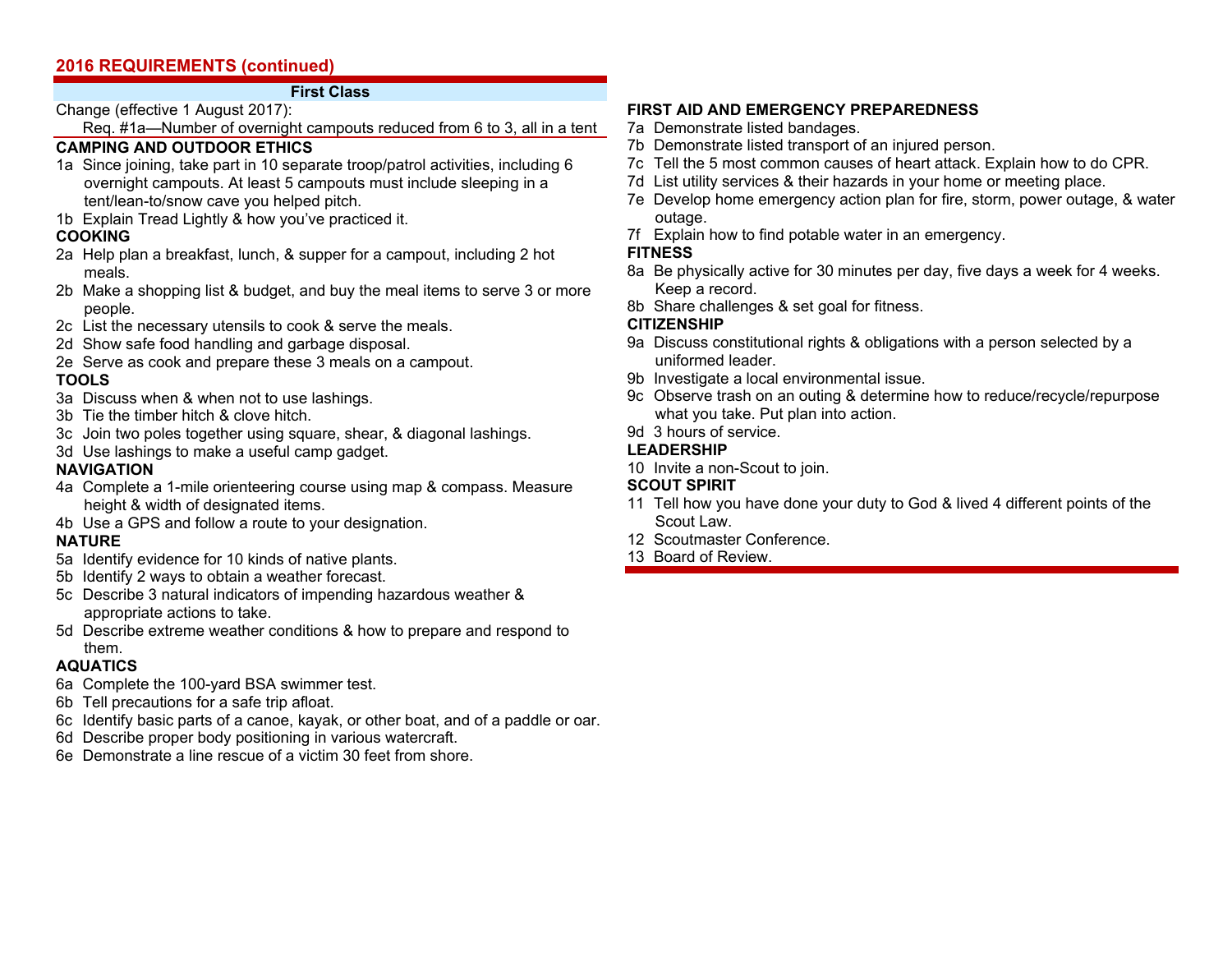#### **Star**

- 1 Be active for 4 months as a First Class Scout.
- 2 Tell how you have done your duty to God & lived up to the Scout Law.
- 3 Earn 6 merit badges, including 4 from the Eagle-required list.
- 4 6 hours of service as a First Class Scout.
- 5 Serve actively in a position of responsibility for 4 months as a First Class Scout (not assistant patrol leader).
- 6 Do the Handbook child abuse exercises with your parents. Earn Cyber Chip for your grade.
- 7 Scoutmaster Conference.
- 8 Board of Review.

### **Life**

- 1 Be active for 6 months as a Star Scout.
- 2 Tell how you have done your duty to God & lived up to the Scout Law.
- 3 Earn 5 more merit badges (total of 11), including a 3 more (total of 7) from the Eagle-required list.
- 4 6 hours of service as a Star Scout.
- 5 Serve actively in a position of responsibility for 6 months as a Star Scout (not assistant patrol leader).
- 6 Use EDGE to teach another Scout one of the listed subjects.
- 7 Scoutmaster Conference.
- 8 Board of Review.

### **Eagle**

- 1 Be active for 6 months as a Life Scout.
- 2 Tell how you have done your duty to God & lived up to the Scout Law. List references on your Eagle application.
- 3 Earn a total of 21 merit badges, including the 13 listed required badges.
- 4 Serve actively in a position of responsibility for 6 months as a Life Scout [list updated].
- 5 Plan, develop, & give leadership to other on the Eagle service project, as approved by the district Eagle coordinator. The project must benefit an organization other than the Boy Scouts of America.
- 6 Scoutmaster Conference.
- 7 Board of Review.